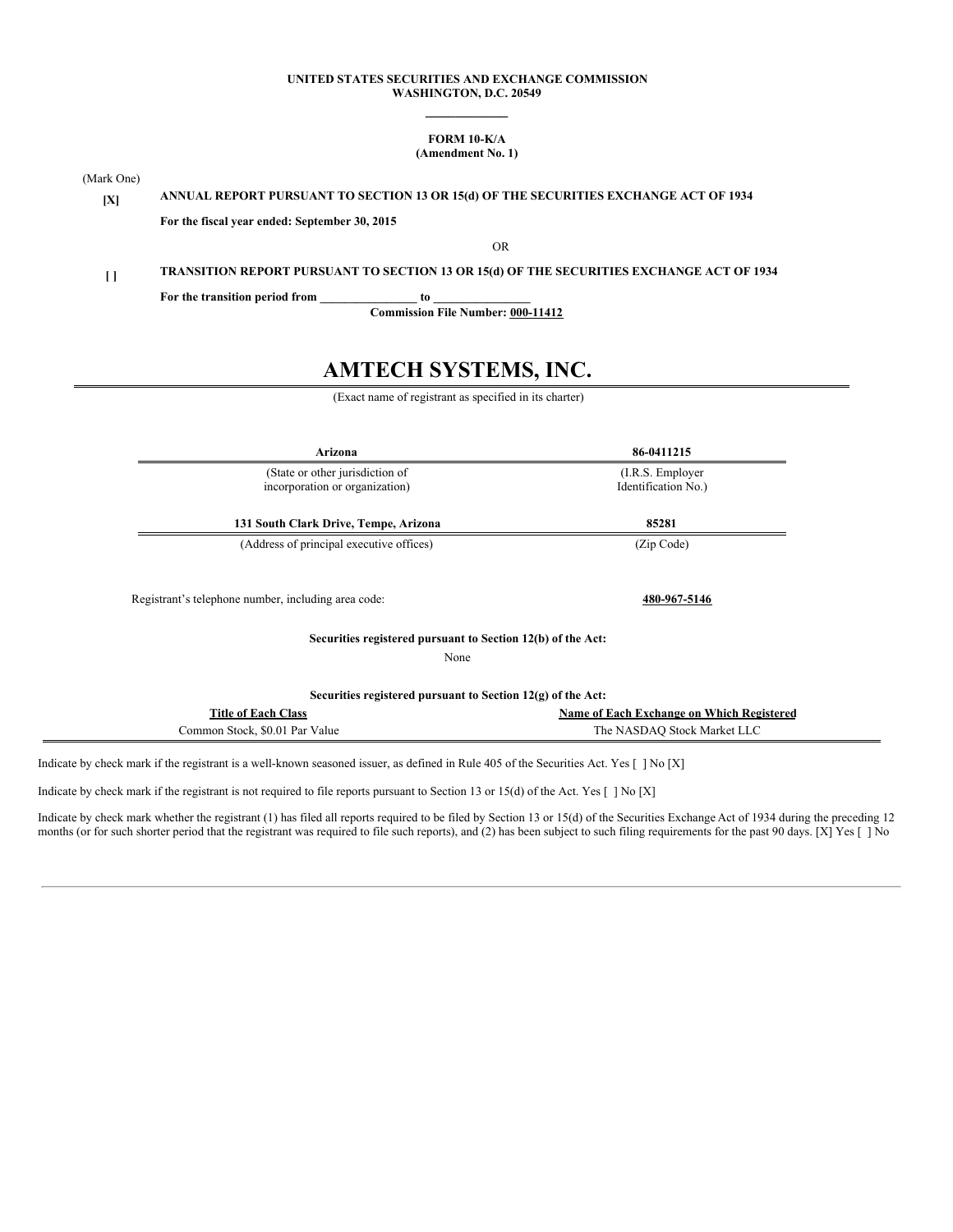Indicate by check mark whether the registrant has submitted electronically and posted on its corporate Web site, if any, every Interactive Data File required to be submitted and posted pursuant to Rule 405 of Regulation S-T (§229.405 of this chapter) during the preceding 12 months (or for such shorter period that the registrant was required to submit and post such files). [X] Yes [ ] No

Indicate by check mark if disclosure of delinquent filers pursuant to Item 405 of Regulation S-K (§ 229.405) is not contained herein, and will not be contained, to the best of registrant's knowledge in definitive proxy or information statements incorporated by reference in Part III of this Form 10-K or any amendment to this Form 10-K. [X]

Indicate by check mark whether the registrant is a large accelerated filer, an accelerated filer, non-accelerated filer, or a smaller reporting company. See definitions of "large accelerated filer", "accelerated filer" and "smaller reporting company" in Rule 12b-2 of the Exchange Act. (Check one):

Large accelerated filer [ ] Accelerated filer [X] Non-accelerated filer  $\lceil \cdot \rceil$  (do not check if a smaller reporting company) Smaller Reporting Company  $\lceil \cdot \rceil$ 

Indicate by check mark whether the registrant is a shell company (as defined in Rule 12b-2 of the Exchange Act). Yes [ ] No [X]

As of March 31, 2015, the aggregate market value of the voting and non-voting stock held by non-affiliates of the registrant was approximately \$107,379,680, based upon the closing sales price reported by the NASDAQ Global Market on that date.

As of February 25, 2016, the registrant had outstanding 13,169,697 shares of Common Stock, \$0.01 par value.

## DOCUMENTS INCORPORATED BY REFERENCE

Portions of the Definitive Proxy Statement related to the registrant's 2015 Annual Meeting of Shareholders, which Proxy Statement was filed on January 25, 2016 under the Securities Exchange Act of 1934, as amended, are incorporated by reference into Items 10, 12, 13, and 14 of Part III of this Annual Report on Form 10-K for the fiscal year ended September 30, 2015.

#### **EXPLANATORY NOTE**

Amtech Systems, Inc. (the "Company") is filing this Amendment No. 1 on Form 10-K/A ("Amendment No. 1") to amend and restate Item 9A and Item 11 and to update the Signatures section of its Annual Report on Form 10-K for the fiscal year ended September 30, 2015, originally filed with the Securities and Exchange Commission (the "Commission") on November 19, 2015 (the "Original Annual Report"). The Company made the following revisions for the purposes of addressing comments received from the Commission: (i) revised Item 9A to confirm that management used the COSO framework of 2013 in its report on internal control over financial reporting; (ii) amended and restated Item 11 to further clarify (a) factors used in compensation decisions and (b) comparisons to peer group company compensation; and (iii) updated the signature page to include additional signatures on behalf of the Company.

As required by Rule 12b-15 of the Securities and Exchange Act of 1934, as amended, the Company is also filing as exhibits to Amendment No. 1 the certifications required under Section 302 of the Sarbanes-Oxley Act of 2002. Except for the foregoing, Amendment No. 1 neither alters the Original Annual Report nor updates the Original Annual Report to reflect events or developments since the date of filing of the Original Annual Report.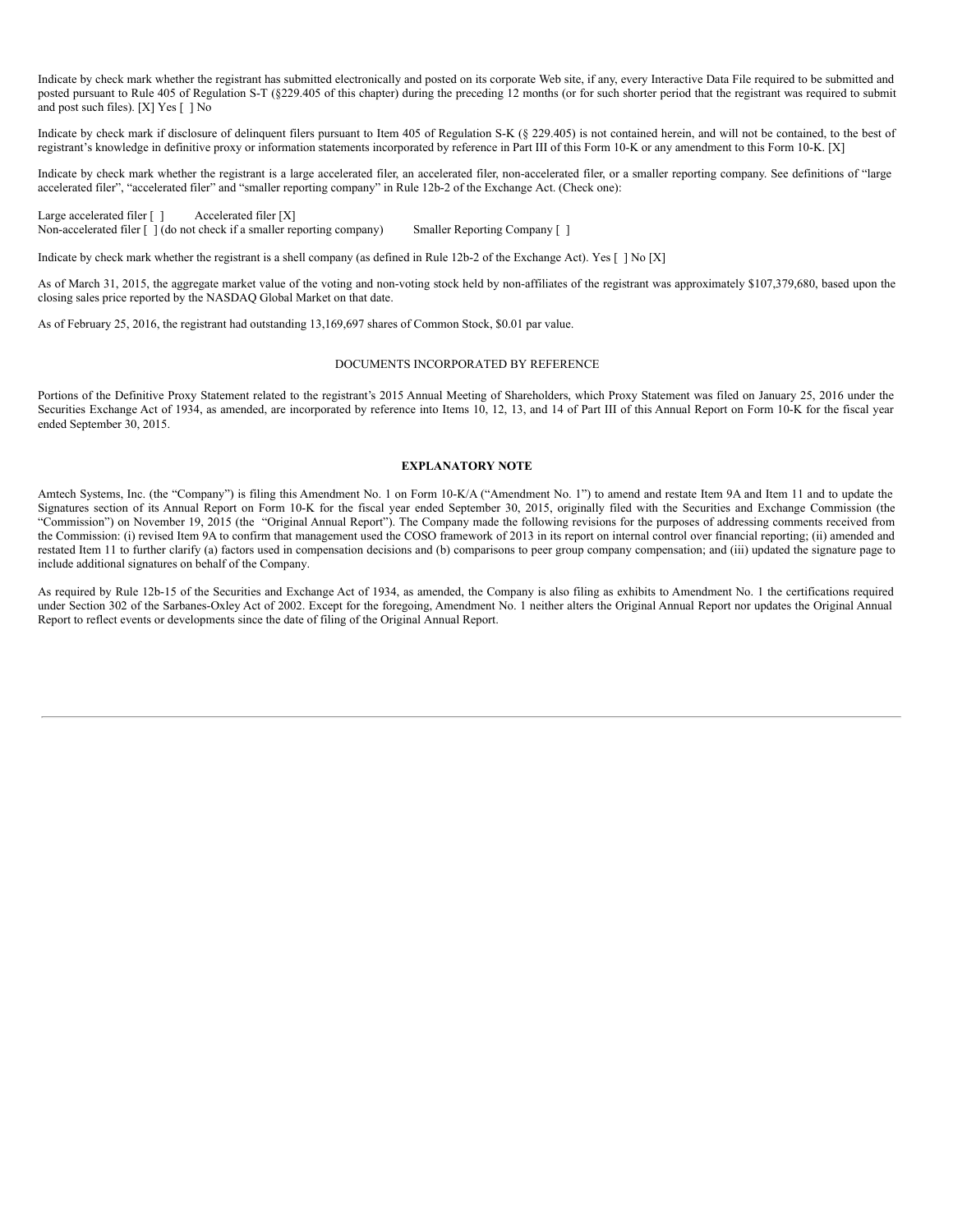## **ITEM 9A. CONTROLS AND PROCEDURES**

#### **Conclusion Regarding the Effectiveness of Disclosure Controls and Procedures**

Our management, including our Chief Executive Officer ("CEO") and Chief Financial Officer ("CFO"), has carried out an evaluation of the effectiveness of our disclosure controls and procedures as defined in Exchange Act Rules 13a-15(e) and 15(d)-15(e). Based upon that evaluation, our CEO and CFO have concluded that our disclosure controls and procedures in place were effective as of September 30, 2015.

## **Management's Report on Internal Control Over Financial Reporting**

To the Shareholders of Amtech Systems, Inc.

The management of Amtech Systems, Inc. is responsible for establishing and maintaining adequate internal control over financial reporting, as such term is defined in Exchange Act Rules 13a-15(f) and 15d-15(f). Internal control over financial reporting is a process designed to provide reasonable assurance regarding the reliability of financial reporting and the preparation of financial statements for external purposes in accordance with generally accepted accounting principles.

Because of its inherent limitations, our controls and procedures may not prevent or detect misstatements. A control system, no matter how well conceived and operated, can provide only reasonable, not absolute, assurance that the objectives of the controls system are met. Because of the inherent limitations in all controls systems, no evaluation of controls can provide absolute assurance that all control issues and instances of fraud, if any, have been detected.

Our management evaluated the effectiveness of our internal control over financial reporting as of September 30, 2015. In making this evaluation, we used the criteria set forth by the Committee of Sponsoring Organizations of the Treadway Commission (COSO) in *Internal Control - Integrated Framework (2013)*. Based on our evaluation we believe that, as of September 30, 2015, our internal control over financial reporting is effective based on those criteria.

During the quarter ended March 31, 2015, the Company acquired BTU. Other than the addition of BTU's internal control over financial reporting and any related changes in control to integrate BTU into the Company, there have been no changes to Amtech's internal control over financial reporting during fiscal year ended September 30, 2015.

The Company's independent registered public accounting firm, Mayer Hoffman McCann P.C., has issued an audit report on the Company's internal control over financial reporting.

## **ITEM 11. EXECUTIVE COMPENSATION**

## **COMPENSATION DISCUSSION AND ANALYSIS**

This section discusses the principles underlying our executive compensation policies and decisions. It provides qualitative information regarding the manner in which compensation is earned by the three executive officers whose compensation is disclosed in the compensation tables following this discussion. We refer to these executive officers as "named executive officers" or "NEOs". Our named executive officers during fiscal year 2015 were:

- Jong S. Whang Executive Chairman
- Fokko Pentinga President and Chief Executive **Officer**
- Bradley C. Anderson Executive Vice President and Chief Financial **Officer**

The following discussion and analysis of compensation arrangements should be read together with the compensation tables and related disclosures set forth below. This discussion contains forward-looking statements that are based on our current plans, considerations, expectations and determinations regarding future compensation programs. Actual compensation programs that we adopt may differ materially from currently planned programs as summarized in this discussion. In addition, we address the compensation paid or awarded during fiscal 2015 to our named executive officers.

## **Executive Summary**

*Recap of Fiscal Year 2015*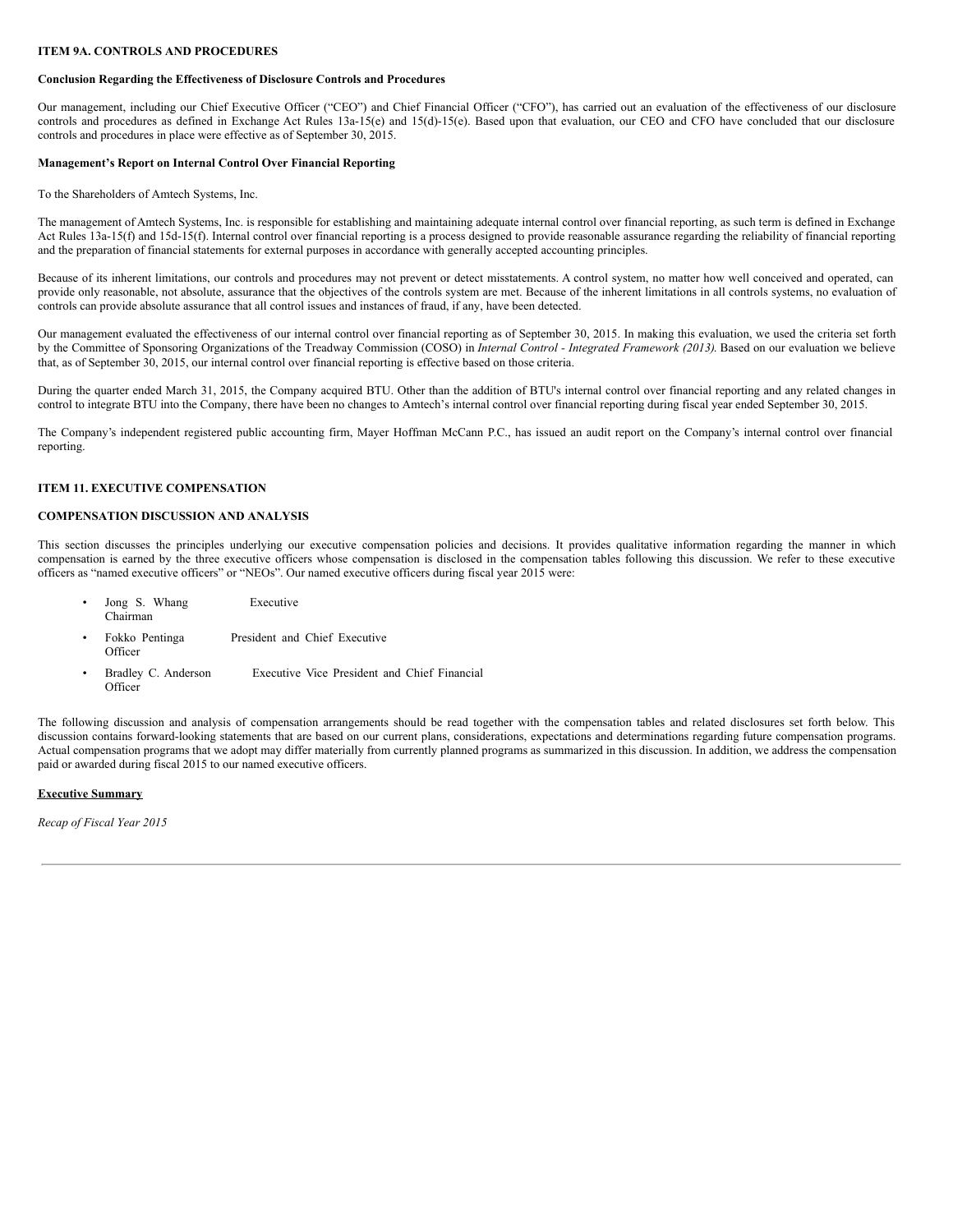We believe that the compensation of our named executive officers should facilitate the achievement of annual corporate goals as well as the performance of long-term business objectives. The 2015 fiscal year was a year of major accomplishments as we diversified our business portfolio with the acquisitions of BTU International, Inc. ("BTU") and SoLayTec B.V. ("SoLayTec"). In addition, the sale of a portion of our investment in ion implant technology generated cash in fiscal 2015 and we project this will generate additional cash in fiscal 2016. We continued to operate in a soft demand environment during fiscal 2015, and therefore maintained a strong focus on corporate-wide expense controls and diligent cash management. In each of fiscal years 2012 and 2013, our named executive officers voluntarily reduced their base salaries and maintained their lower compensation through fiscal 2014. Effective December 1, 2014, the Compensation and Stock Option Committee approved a restoration of the annual base compensation for our NEOs. Factors that were considered in the decision to restore base salaries included, but were not limited to, the following: (i) for our Executive Chairman, his leadership in developing and executing the company's overall strategy; his leading role in the acquisition of BTU and divestiture of a significant portion of our investment in Kingstone; (ii) for our Chief Executive Officer, his leading role in the acquisition of SoLayTec, the development and introduction of new products that allowed the Company to maintain its competitive position in the solar capital equipment market, and his supporting role in the acquisition of BTU and the divestiture of a significant portion of our investment in Kingstone; (iii) for our Chief Financial Officer, his supporting role in the acquisitions of BTU and SoLayTec, the divestiture of a significant portion of our investment in Kingstone, and his leading role with the integration of BTU. For fiscal 2015, we believe our executive compensation programs delivered payouts commensurate with the results of operations and the accomplishments noted above.

It is the responsibility of the Compensation and Stock Option Committee ("Compensation and Stock Option Committee" or "Compensation Committee") of our Board of Directors to administer our compensation practices to ensure that they are competitive and include incentives which are designed to appropriately drive corporate performance. Our Compensation Committee reviews and approves all of our compensation policies, relating to our named executive officers' salaries, bonuses and equity incentive compensation.

In November 2015, the Compensation Committee engaged the services of Pearl Meyer, an independent compensation consulting firm, to perform a competitive analysis of the compensation of our named executive officers. Based on a comprehensive review of Amtech's compensation compared to our peer group companies with similar annual revenues, Pearl Meyer determined that Amtech's actual direct compensation, which includes base salary, short-term incentives and long-term incentives was below the 25th percentile of our peer group companies. Base salary was 14% below the 25<sup>th</sup> percentile of our peer companies, while short-term incentive compensation and long-term incentive compensation were 42% and 9%, respectively, below the 25<sup>th</sup> percentile of our peers. Total direct compensation was 23% below the 25<sup>th</sup> percentile of our peers. The actual shortterm compensation of our named executive officers fell 81% below our targeted levels, because our operating results fell below our targeted results. The conclusions of Pearl Meyer include a recommendation to consider adjusting base salary to the desired pay positioning over two to three years, which our Compensation and Stock Option Committee will consider in future reviews of executive compensation. The peer group was composed of the following companies:

Electro Scientific Industries Inc. Axcelis Technologies Inc. Cascade Microtech Inc. Cohu, Inc. CVD Equipment Corporation FormFactor Inc. inTEST Corp. Mattson Technology Inc. Nanometrics Incorporated Ultratech, Inc. Xcerra Corporation Intevac Inc.

At the Company's 2015 annual meeting of shareholders, we held a non-binding advisory shareholder vote on the compensation of our NEOs, commonly known as a say-on-pay vote. Our shareholders approved the say-on-pay resolution by a favorable vote of approximately 94% of the votes cast, including abstentions. Based upon our review of our compensation policies and based upon the results of the say-on-pay vote, we decided to retain our current approach to executive compensation.

Based upon a separate advisory vote at the 2012 annual meeting of shareholders on the frequency of the say-on-pay vote, shareholders indicated their preference for an annual advisory vote on the compensation of our NEOs. Taking into account the shareholders' vote, the Board of Directors determined that the Company will conduct a non-binding advisory vote to approve the compensation of the Company's NEOs on an annual basis. Therefore, a shareholder advisory vote on executive compensation will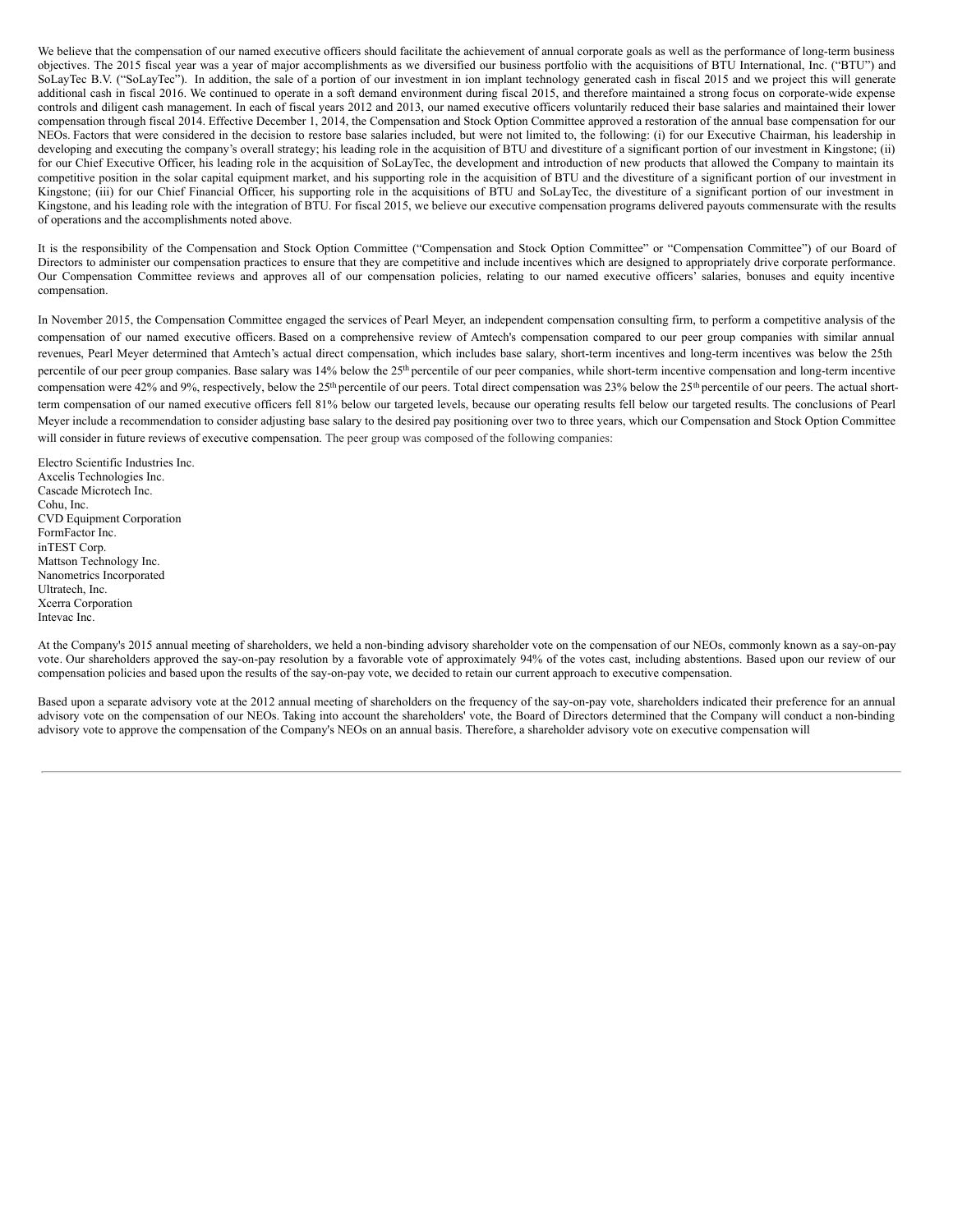be held at the 2016 Annual Meeting of Shareholders. At the 2018 annual meeting of shareholders, the Company will be required to hold another separate advisory vote to reassess the frequency of the say-on-pay vote.

## **Objectives of Our Executive Compensation Programs**

Our compensation programs for our named executive officers are designed to achieve the following objectives:

- attract and retain talented and experienced executives in our industry;
- motivate and reward executives whose knowledge, skills and performance are critical to our success;
- align the interests of our executives and shareholders by rewarding executives when shareholder value increases; and
- motivate our executives to manage our business to meet our short-term and long-term corporate goals and business objectives, and reward them for meeting these objectives.

We use a mix of short-term compensation in the form of base salaries and cash incentive bonuses and long-term compensation in the form of equity incentive compensation to provide a total compensation structure that is designed to encourage our executives to achieve these objectives.

## **Determining Executive Compensation**

Our Compensation and Stock Option Committee establishes our general compensation policies and specific compensation for each of our executive officers, and administers our stock incentive program. In addition, our Compensation and Stock Option Committee is responsible for developing, administering and interpreting the compensation program for our named executive officers and other key employees. Our Compensation and Stock Option Committee was appointed by our Board of Directors, and consists entirely of independent, outside directors under NASDAQ Listing Rule 5605(a)(2) who are "non-employee directors" for purposes of Rule 16b-3 under the Exchange Act.

Our Compensation and Stock Option Committee may delegate some or all of its responsibilities to one or more subcommittees whenever necessary to comply with any statutory or regulatory requirements or otherwise deemed appropriate by our Compensation and Stock Option Committee. Our Compensation and Stock Option Committee has the authority to retain consultants and other advisors to assist with its duties and has sole authority to approve the fees and other retention terms of such consultants and advisors. As noted above, in November 2015, the Compensation Committee engaged the services of Pearl Meyer, an independent compensation consulting firm, to perform a competitive analysis of the compensation of our named executive officers.

Our Compensation and Stock Option Committee's objective is to make the compensation packages of our executive officers sufficient to attract and retain persons of exceptional quality and to provide effective incentives to motivate and reward our executives for achieving our financial and strategic goals, which are essential to our longterm success and growth in shareholder value.

#### **Elements of Our Executive Compensation Programs**

Our executive compensation package for the fiscal year ended September 30, 2015 consisted of three main components: base salary, incentive cash bonuses and equity incentives. We believe it is important that the interests of our named executive officers are aligned with those of our shareholders; therefore, equity incentive compensation, in the form of stock options and restricted stock grants, constitutes a significant portion of our total executive compensation.

Within the context of the overall objectives of our compensation programs, the Compensation Committee determined the specific amounts of compensation to be paid to each of our executives in fiscal year 2015 based on a number of factors including:

- the roles and responsibilities of our named executive officers;
- the individual experience and skills of our named executive officers;
- the amounts of compensation being paid to our other executives;
- our named executive officers' historical compensation at our company;
- the overall benefits package provided to our named executive officers; and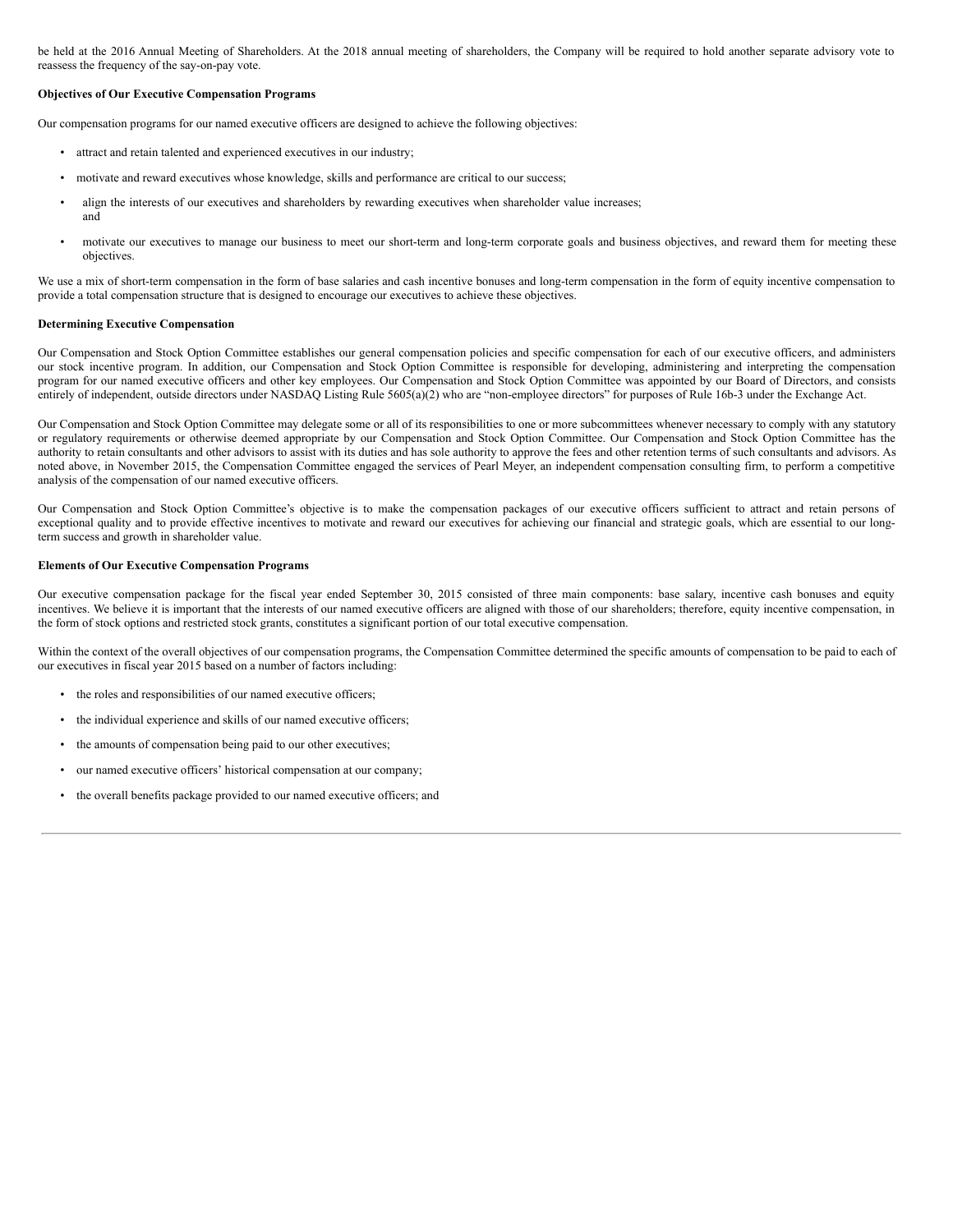• our understanding of the amount of compensation generally paid by similarly situated companies to their executives with similar roles and responsibilities.

#### **Annual Cash Compensation**

### *Base Compensation*

Our Compensation and Stock Option Committee's approach is to offer our executives salaries competitive with those of other executives in the industry in which we operate. To that end, our Compensation and Stock Option Committee periodically evaluates the competitiveness of base salaries against our peer group based on available information drawn from a variety of sources, including published and proprietary survey data, input and recommendations from our independent compensation consultant and our own experience recruiting and retaining executives. Our base salary levels are intended to be consistent with competitive practice and level of responsibility, with salary increases or decreases reflecting competitive trends, our overall financial performance and the performance of the individual executive. Salaries are adjusted to reflect individual roles and performance and may be adjusted at other times if a change in the scope of the officer's responsibilities justifies such consideration or in order to maintain salary equity among executive officers. Elements of individual performance that are taken into account with regard to base compensation include individual accomplishments, such as a track record of leadership, implementing new product lines, executing and integrating acquisitions, meeting financial objectives, taking on additional responsibilities, or managing corporate governance, as well as individual contribution to overall company financial performance, such as creating operating efficiencies or implementing policies or transactions that increase shareholder value. We believe that a competitive base salary is a necessary element of any compensation program designed to attract and retain talented and experienced executives. We also believe that attractive base salaries can serve as an effective reward for the executives' overall performance.

#### *Cash bonuses*

In addition to base salary, our executives are eligible to receive annual cash incentive bonuses comprised of (i) discretionary cash bonuses determined by the Compensation and Stock Option Committee and (ii) bonuses earned under the Company's non-equity incentive bonus plan.

The primary objectives of our discretionary bonuses and non-equity incentive bonus plan are to provide an incentive for superior work, to motivate our executives toward even higher achievement and business results, to tie our executives' goals and interests to ours and our shareholders' and to enable us to attract and retain highly qualified individuals. After the close of each fiscal year, our Compensation and Stock Option Committee reviews our actual financial performance against the incentive bonus plan performance criteria for each named executive officer in determining year-end incentive bonuses, if any. In addition, our Compensation and Stock Option Committee may recommend discretionary bonuses for particular contribution to the goals of the Company or where incentive bonuses do not adequately reflect the executive's contributions during the year due to circumstances beyond the executive's control.

Under our non-equity incentive bonus plan, participants can earn a target bonus equal to a specified percentage of their base salary by achieving 100% of pre-defined performance objectives. The participant's bonus calculation is based upon achieving performance objectives established in each of the following categories: (i) bookings; (ii) revenue; (iii) gross margin; and (iv) operating profit. Objectives established for participants in these categories may be either at the corporate level, the operating division level or both. In addition, individual performance objectives may be established for certain participants. In order to be eligible for a bonus with respect to any of the above performance categories, the participant must achieve not less than 80% (90% in the case of gross margin) of the applicable performance objective. At these minimum levels, 20% of the bonus for the category is eligible for payment. The bonus calculation percentage with respect to any performance category increases by 4% (8% with respect to gross margin) for each 1% improvement in performance over the minimum level up to 100%, and by 1% (10% with respect to gross margin) for each 1% improvement in performance over 100%, up to a maximum of 150% (200% with respect to gross margin) of the participant's target bonus.

Mr. Whang's target bonus for fiscal 2015 was 80% of his base salary, or \$320,000; Mr. Pentinga's target bonus for fiscal 2015 was 75% of his base salary, or \$305,250; and Mr. Anderson's target bonus was 55% of his base salary, or \$160,325. The bonuses of the named executive officers were calculated solely based upon the performance objectives at the corporate level. If fiscal 2015 performance was equivalent to 80% (90% with respect to gross margin) of performance objectives in all corporate performance categories, Mr. Whang's bonus calculation would be \$64,000, Mr. Pentinga's bonus calculation would be \$61,050, and Mr. Anderson's bonus calculation would be \$32,065 . If fiscal 2015 performance was 150% (110% with respect to gross margin) of performance objectives in all corporate performance categories, Mr. Whang's bonus calculation would be \$480,000, Mr. Pentinga's bonus calculation would be \$457,875 and Mr. Anderson's bonus calculation would be \$240,488.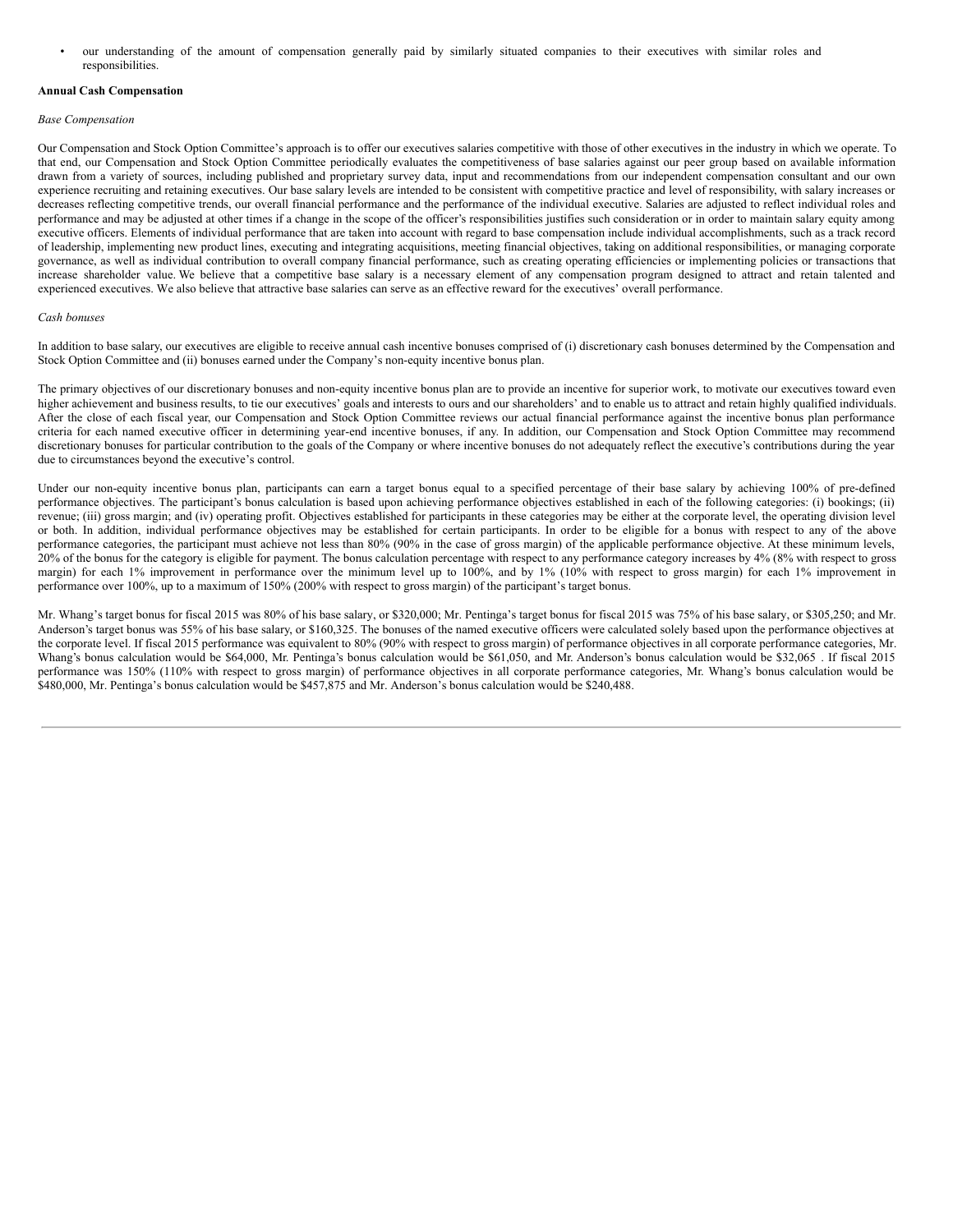Notwithstanding the calculation of any bonus amount under the fiscal 2015 bonus plan, (i) no bonuses would have been payable based on achievement of corporate level objectives if consolidated operating profit was less than 3%; (ii) no bonuses would have been payable based on achievement of divisional level objectives if division operating profit (before corporate expense allocation) was less than 5%; and (iii) all bonus payments were subject to the discretionary approval of our Compensation and Stock Option Committee.

For fiscal 2015, the Compensation and Stock Option Committee awarded no bonuses pursuant to the non-equity incentive bonus plan. On November 18, 2014, the Compensation and Stock Option Committee approved a discretionary bonus of \$50,000 each for Messrs. Whang, Pentinga, and Anderson. In making the decision to award discretionary cash bonuses for these executives, the Compensation and Stock Option Committee considered the executives' exemplary commitment to management of the company during the last several years and the efforts made related to recent business development activities.

#### *Equity incentive compensation*

From time to time, we grant stock options and shares of restricted stock in order to provide certain of our executives with a competitive total compensation package, and to reward contributions to the Company's long-term success and to the commitment of such executives to the interests of the Company's shareholders. These equity incentive awards are in the form of stock options and restricted stock grants to align the interests of our executives with our shareholders by providing our executives with strong incentives to increase shareholder value. Our Board of Directors does not apply a rigid formula in allocating stock options or restricted stock to our named executive officers as a group or to any particular executive. Instead, our Board of Directors exercises its judgment and discretion and considers, among other things, the executive's past performance and contributions, and the executive's anticipated future contributions and responsibilities, competitive factors, the non-equity compensation received by the executive and the total number of options and shares of restricted stock to be granted to all participants during the year.

Our Compensation and Stock Option Committee has discretion to determine the vesting schedule of the stock options and restricted period of the restricted stock granted under our 2007 Employee Stock Incentive Plan. The vesting period and restricted period provide added incentive for the executive to continue his or her employment with us and to strive to improve the Company's business performance.

In fiscal 2015, we granted options to purchase a total of 327,500 shares of common stock, of which options to purchase a total of 135,000 shares were granted to our named executive officers, representing 41% of all options granted in fiscal 2015. In fiscal 2015, we granted no shares of restricted stock. The number of stock options and shares of restricted stock granted to each executive is set forth in the "Grants of Plan-Based Awards" table below. The aggregate grant date fair value (calculated in accordance with FASB ASC Topic 718) with respect to such grants for each individual named executive officer is set forth in the column "Option Awards" and "Stock Awards" in the "Summary Compensation Table." The exercise price of each stock option granted under our plan is based on the closing price of our common stock on the previous trading day before the grant date.

#### *Benefits*

All of our named executive officers are eligible to receive an automobile allowance as well as benefits offered to employees generally, including life, health, disability and dental insurance and to participate our 401(k) plan. Our named executive officers are also eligible to participate in the Mayo Executive Health Plan. In addition, our Chief Executive Officer participates in Pensioenfonds Metaal en Techniek, a multi-employer pension plan that generally covers all our employees in the Netherlands. In July 2013, Mr. Whang and Mr. Anderson voluntarily suspended their automobile allowances; however, on November 18, 2014, the Compensation and Stock Option Committee approved the restoration of car allowances for Mr. Whang and Mr. Anderson. Consistent with our compensation philosophy is our intent to maintain our current benefits for our executive officers. Our Compensation and Stock Option Committee, in its discretion, may revise the named executive officers' benefits if it deems it advisable.

#### **Severance and Change in Control Arrangements**

Our named executive officers have employment agreements that provide various benefits triggered by employment-related actions such as termination without cause, resignation with good reason and/or termination without cause following a change in control. See "Employment Agreement with Executive Chairman", "Employment Agreement with Chief Executive Officer" and "Employment Agreement with Chief Financial Officer" below for a description of such provisions. Each of the employment agreements has been amended to ensure compliance with Section 409A of the Internal Revenue Code.

In setting the terms of and determining whether to approve these severance and change in control arrangements, our Compensation Committee or Board of Directors, as applicable, recognized that executives often face challenges securing new employment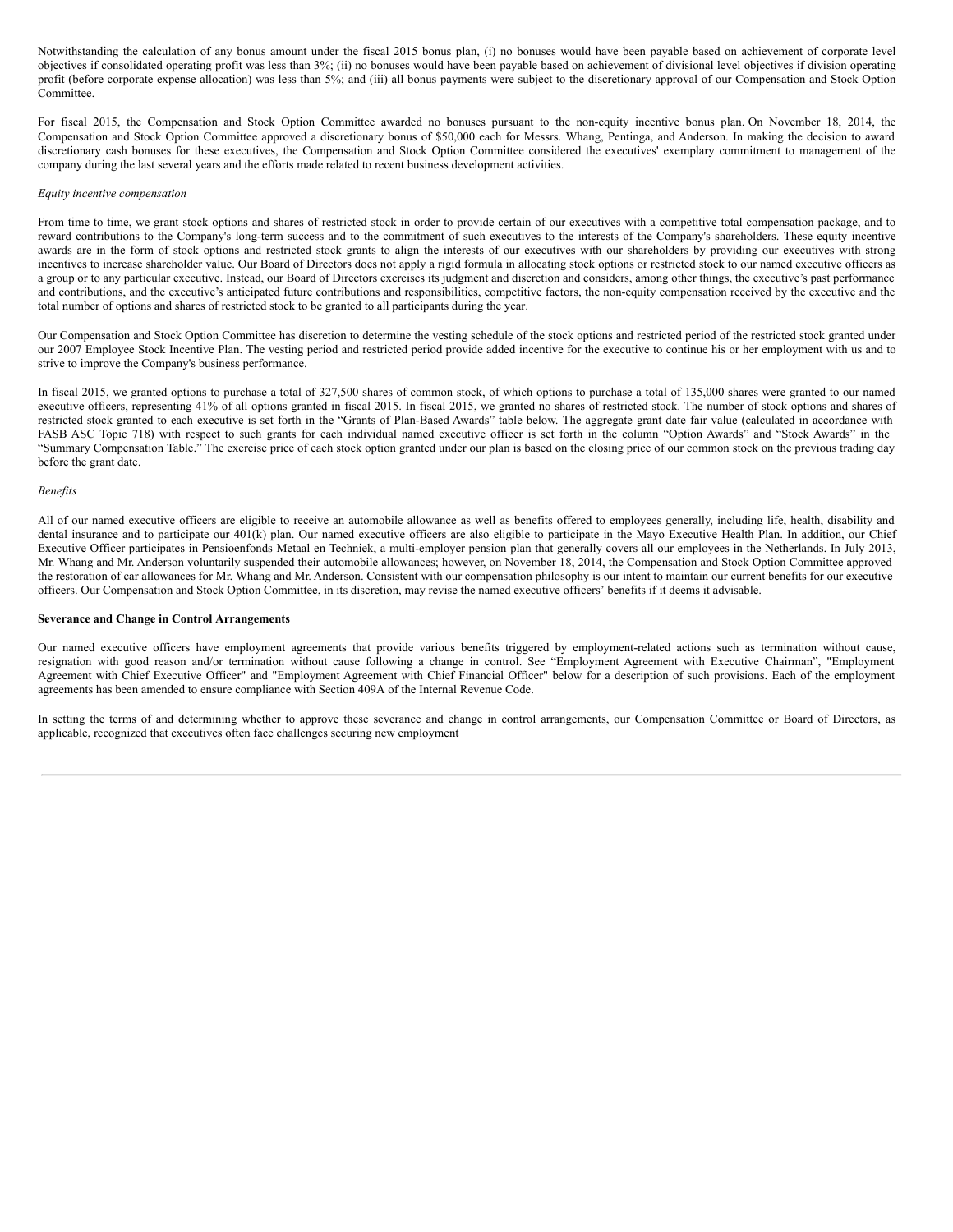following a termination of their existing employment and that distractions created by uncertain job security may have a detrimental impact on their performance. However, none of the benefits provided by the severance and change in control arrangements are triggered by a change in control if our named executive officer's employment is terminated for cause.

#### **Other Compensatory Arrangements**

In connection with the merger with BTU, Paul van der Wansem, BTU's Chairman, President and Chief Executive Officer, entered into a one-year employment agreement with Amtech, which term commenced on January 31, 2015, the first day after completion of the merger. Mr. van der Wansem's employment with BTU was terminated immediately following the effective time of the merger. Mr. van der Wansem served as a member of the management executive committee for a one-year term, with an annual salary of \$350,000, and was provided with health insurance and other benefits in effect for executives of Amtech including an automobile allowance. He also received a grant of 30,000 options on January 30, 2015, which will vest equally over each of the first three anniversaries of the grant date subject to Mr. van der Wansem's continued service. In addition, Mr. van der Wansem also entered into a two-year consulting agreement with Amtech commencing upon expiration of the employment agreement and which provides compensation of \$22,083 per month. At the effective date of the merger, Amtech also nominated Mr. van der Wansem to its board of directors for a period of three years following the merger.

#### **Accounting Treatment on Compensation Decisions**

In the review and establishment of our compensation programs, we consider the anticipated accounting and tax implications to us and our executives. For example, we may utilize restricted stock as forms of equity compensation incentives in response to changes in the accounting treatment of equity awards. While we consider the applicable accounting and tax treatment, these factors alone are not determinative, and we also consider the cash and non-cash impact of the programs and whether a program is consistent with our overall compensation philosophy and objectives.

#### **REPORT OF COMPENSATION AND STOCK OPTION COMMITTEE**

The information contained in the following report shall not be deemed to be "soliciting material" or "filed" with the SEC, nor shall it be subject to the liabilities of Section 18 of the Exchange Act, except to the extent that we specifically incorporate it by reference into a document filed under the Securities Act or the Exchange Act.

The Compensation and Stock Option Committee, which is composed entirely of independent, outside directors, establishes the general compensation policies of the Company, and specific compensation for each executive officer of the Company, and administers the Company's stock option program.

The Compensation and Stock Option Committee has reviewed and discussed the Compensation Discussion and Analysis included above with management and based on such review and discussions the Compensation and Stock Option Committee has recommended to the Board of Directors that the Compensation Discussion and Analysis be included in this 10-K/A.

RESPECTFULLY SUBMITTED,

Robert F. King, Chairman Michael Garnreiter Egbert J.G. Goudena Sukesh Mohan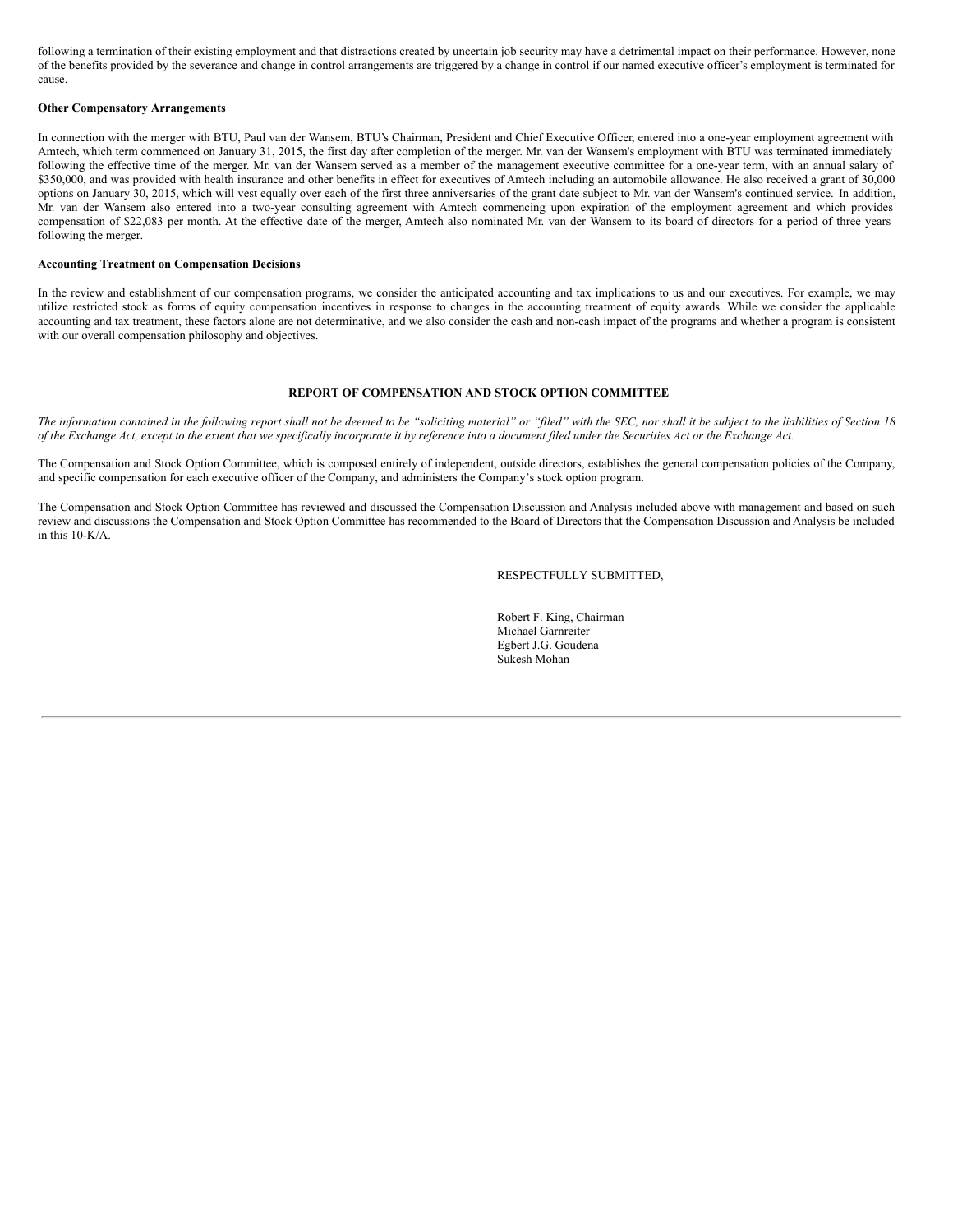## **SUMMARY COMPENSATION TABLE**

 $\mathcal{L}=\mathcal{L}=\mathcal{L}=\mathcal{L}=\mathcal{L}=\mathcal{L}=\mathcal{L}=\mathcal{L}=\mathcal{L}=\mathcal{L}=\mathcal{L}=\mathcal{L}=\mathcal{L}=\mathcal{L}=\mathcal{L}=\mathcal{L}=\mathcal{L}=\mathcal{L}=\mathcal{L}=\mathcal{L}=\mathcal{L}=\mathcal{L}=\mathcal{L}=\mathcal{L}=\mathcal{L}=\mathcal{L}=\mathcal{L}=\mathcal{L}=\mathcal{L}=\mathcal{L}=\mathcal{L}=\mathcal{L}=\mathcal{L}=\mathcal{L}=\mathcal{L}=\mathcal{L}=\mathcal{$ 

The following table sets forth information regarding compensation for services rendered to Amtech during the fiscal years ended September 30, 2015, 2014 and 2013 by our named executive officers.

## **SUMMARY COMPENSATION TABLE**

|                             |      |             | Bonus $(\$)$ | Stock             | Option<br>Awards $(S)$ | Non-Equity<br>Incentive Plan | All Other         |              |
|-----------------------------|------|-------------|--------------|-------------------|------------------------|------------------------------|-------------------|--------------|
| Name and Principal Position | Year | Salary (\$) | $^{(1)}$     | Awards (\$)       | (2)(8)                 | Compensation (\$)            | Compensation (\$) | Total $(\$)$ |
| Jong S. Whang               | 2015 | 362,769     | 50,000       |                   | 304,495                |                              | 28,901<br>(3)     | 746,165      |
| Executive Chairman          | 2014 | 224,000     |              |                   | 219,000                |                              | 14,633<br>(4)     | 457,633      |
| and Director                | 2013 | 299,692     |              |                   | 91,200                 |                              | 28,751<br>(5)     | 419,643      |
| Fokko Pentinga              | 2015 | 342,126     | 50,000       |                   | 304,495                |                              | 47,179<br>(7)     | 743,800      |
| Chief Executive             | 2014 | 258.137     |              |                   | 219,000                |                              | $72,456$ (7)      | 549,593      |
| Officer and Director        | 2013 | 300,692     |              |                   | 91,200                 |                              | 61,301<br>(7)     | 453,193      |
| Bradley C. Anderson         | 2015 | 258,475     | 50,000       | $\qquad \qquad -$ | 213,147                | $\qquad \qquad -$            | 12,485<br>(6)     | 534,107      |
| <b>Chief Financial</b>      | 2014 | 180.194     |              |                   | 155,078                |                              | $6,618$ (6)       | 341,890      |
| Officer                     | 2013 | 215,719     |              |                   | 72,960                 |                              | 14,435<br>(6)     | 303,114      |

(1) Represents discretionary cash bonuses awarded on November 18, 2014. No discretionary cash bonuses were awarded for fiscal years 2014 or 2013.

(2) Amounts represent the aggregate grant date fair value calculated in accordance with FASB ASC Topic 718. For a description of the assumptions made by the Company when calculating such grant date fair value, refer to Note 1 to the Company's consolidated financial statements as set forth in the Company's Form 10-K filed November 19, 2015.

(3) Amount represents car allowance of \$14,192, \$10,809 of life insurance premiums paid by the Company for which Mr. Whang's spouse is the beneficiary and Company match under the 401(k) plan of \$3,900.

(4) Amount represents \$10,808 of life insurance premiums paid by the Company for which Mr. Whang's spouse is the beneficiary and Company match under the 401(k) plan of \$3,825.

(5) Amount represents car allowance of \$14,192, \$10,809 of life insurance premiums paid by the Company for which Mr. Whang's spouse is the beneficiary and Company match under the 401(k) plan of \$3,750.

(6) Represents Company match under the 2013, 2014 and 2015 401(k) plan of \$3,750, \$3,818, and \$3,900 respectively, and car allowance for 2013, 2014 and 2015 of \$7,885, \$0, and \$7,885, respectively. Fiscal 2013, 2014 and 2015 amounts also include \$2,800, \$2,800, and \$700 of travel incentive payments, respectively.

(7) Represents Company contribution under the 2013, 2014 and 2015 Netherlands pension plan of \$27,824, \$29,865, and \$18,877, respectively, and other (primarily car allowance) of \$33,477, \$42,591 and \$28,302 in fiscal year 2013, 2014 and 2015, respectively.

(8) In June 2013, the executive officers voluntarily cancelled certain outstanding stock options. Mr Whang voluntarily cancelled 30,000 options with an exercise price of \$14.79 and 26,667 options with an exercise price of \$17.12. Mr. Pentinga voluntarily cancelled 3,125 options with an exercise price of \$14.79 and 23,333 options with an exercise price of \$17.12. Mr. Anderson voluntarily cancelled 15,000 options with an exercise price of \$14.79 and 11,667 options with an exercise price of \$17.12. Also in June 2013, the Board of Directors, based upon the recommendation of the Compensation and Stock Option Committee, accelerated the vesting of certain outstanding option awards.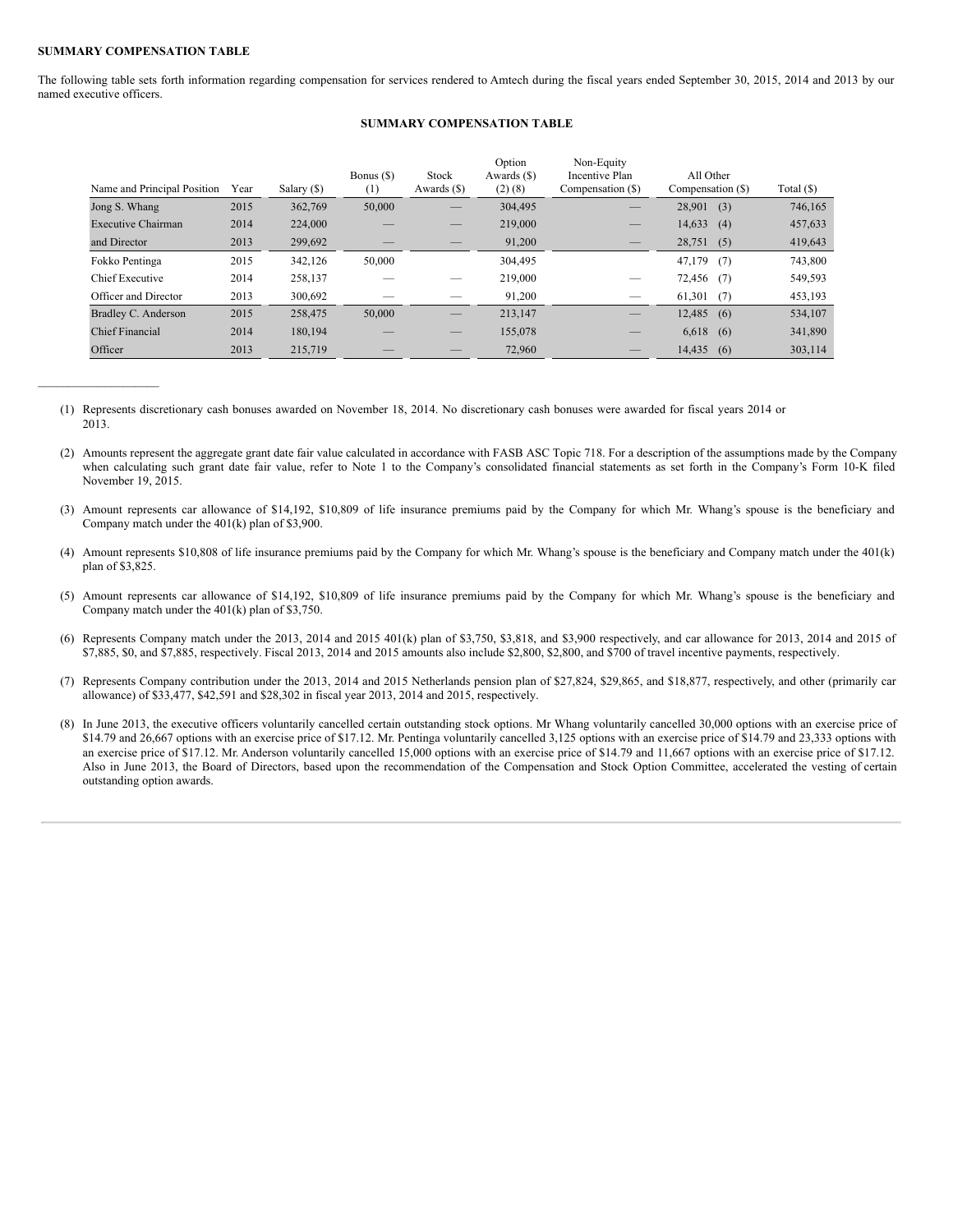- 50% of options with an exercise price of \$2.95 vested effective June 30, 2013, and the remainder of such options will continue to vest according to the original vesting schedule (25% on each anniversary date of the original grant).
- All options with exercise prices of \$6.15 and \$7.98 per share vested effective June 30, 2013.
- Mr. Whang received accelerated vesting of 25,000, 5,000 and 27,500 options with exercise prices of \$2.95, \$6.15 and \$7.98 per share, respectively.
- Mr. Pentinga received accelerated vesting of 25,000, 2,500 and 63,750 options with exercise prices of \$2.95, \$6.15 and \$7.98 per share, respectively.
- Mr. Anderson received accelerated vesting of 20,000, 2,500 and 12,500 options with exercise prices of \$2.95, \$6.15 and \$7.98 per share, respectively.

## **GRANTS OF PLAN-BASED AWARDS**

The following table sets forth grants of plan-based awards made to our named executive officers in fiscal 2015 and related fair value compensation for fiscal 2015:

|                        |                |                                          | <b>Estimated Future Payouts Under Non-Equity</b><br>Incentive Plan Awards (4) |             |              |                                                                                        |                                                                                           |                                                                          |                                                                         |
|------------------------|----------------|------------------------------------------|-------------------------------------------------------------------------------|-------------|--------------|----------------------------------------------------------------------------------------|-------------------------------------------------------------------------------------------|--------------------------------------------------------------------------|-------------------------------------------------------------------------|
| Name                   | Grant Date (1) | Date Grant<br>Approved by<br>Board $(1)$ | Threshold (\$)                                                                | Target (\$) | Maximum (\$) | All Other<br>Stock<br>Awards:<br>Number of<br>Shares of<br>Stock or<br>Units $(\#)(1)$ | All Other<br>Option Awards:<br>Number of<br>Securities<br>Underlying<br>Options $(\#)(1)$ | Exercise or<br><b>Base Price</b><br>of Options<br>Awards<br>$(S/Sh)$ (2) | Grant Date Fair<br>Value of Stock<br>and Option<br>Awards $(\$)$ $(\$)$ |
| Jong S.<br>Whang       | 11/19/2014     | 11/19/2014                               | \$64,000                                                                      | \$320,000   | \$480,000    |                                                                                        | 50,000                                                                                    | \$9.98                                                                   | \$304,495                                                               |
| Fokko<br>Pentinga      | 11/19/2014     | 11/19/2014                               | \$61,050                                                                      | \$305,250   | \$457,875    |                                                                                        | 50,000                                                                                    | \$9.98                                                                   | \$304,495                                                               |
| Bradley C.<br>Anderson | 11/19/2014     | 11/19/2014                               | \$32,065                                                                      | \$160,325   | \$240,488    |                                                                                        | 35,000                                                                                    | \$9.98                                                                   | \$213,147                                                               |

(1) The stock and option awards listed above vest in four (4) installments in equal amounts on each of the first four anniversaries of the date of grant.

(2) The exercise price is equal to the closing price of the Company's Common Stock on the previous trading day before the grant.

- (3) See Stock-Based Compensation under Note 1 to the consolidated financial statements included in our Annual Report on Form 10-K for the year ended September 30, 2015 filed with the SEC November 19, 2015 for the assumptions used to value equity based compensation.
- (4) Estimated amounts are based on the annual base salaries of \$400,000, \$407,000 and \$291,500 for Messieurs Whang, Pentinga and Anderson, respectively.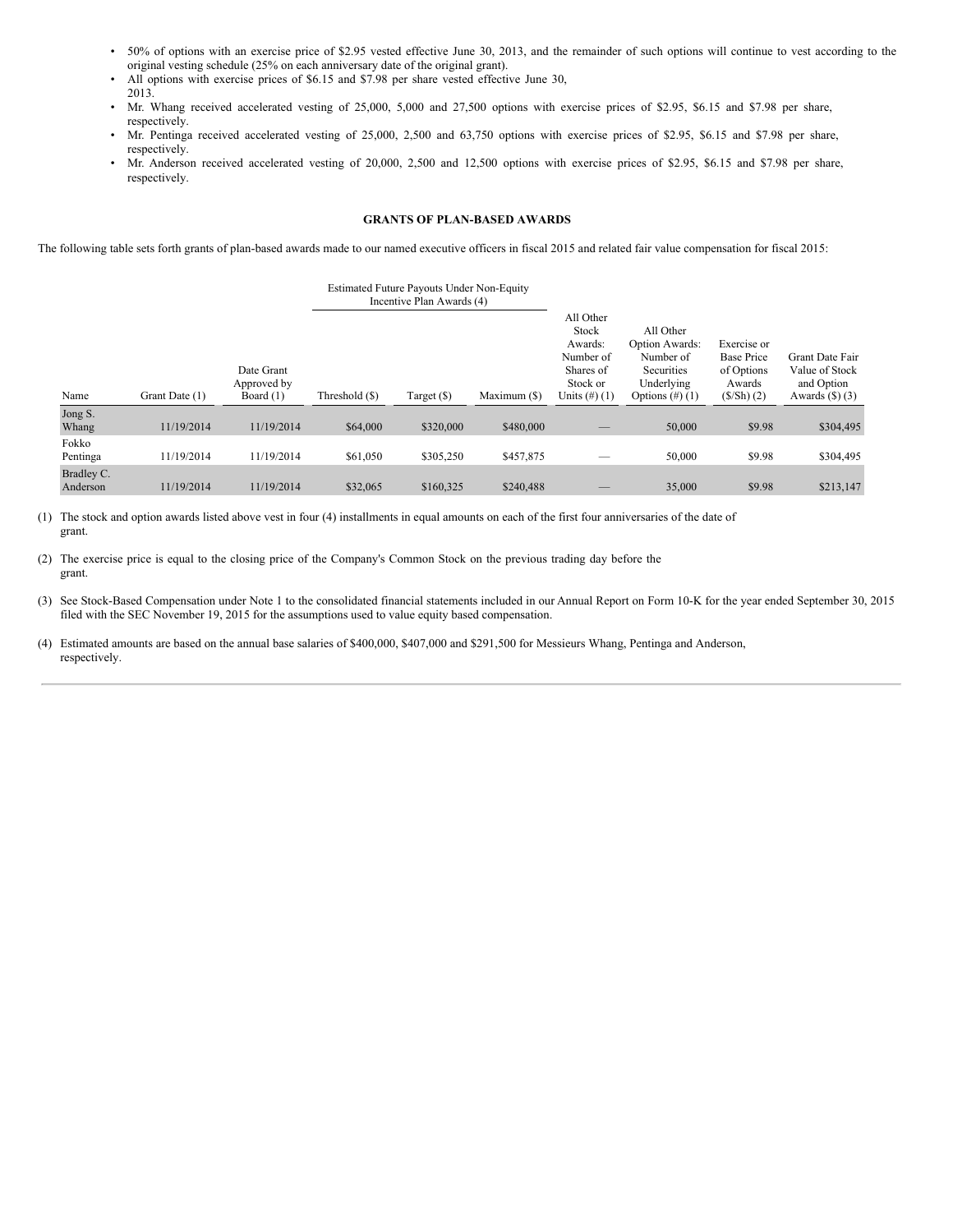### **EQUITY COMPENSATION PLAN INFORMATION**

## The following table sets forth information regarding grants of plan-based option awards held by our named executive officers as of September 30, 2015: **OUTSTANDING EQUITY AWARDS AT FISCAL YEAR-END**

|                | <b>Option Awards</b>                                                                  |                                                                                         |     |                                            |                                  | <b>Stock Awards</b>                                                     |     |                                                                              |
|----------------|---------------------------------------------------------------------------------------|-----------------------------------------------------------------------------------------|-----|--------------------------------------------|----------------------------------|-------------------------------------------------------------------------|-----|------------------------------------------------------------------------------|
| Name           | Number of<br>Securities<br>Underlying<br>Unexercised<br>Options $(\#)$<br>Exercisable | Number of<br>Securities<br>Underlying<br>Unexercised<br>Options $(\#)$<br>Unexercisable |     | Options<br><b>Exercise Price</b><br>$(\$)$ | Option<br><b>Expiration Date</b> | Number of Shares<br>or Units of Stock<br>that have Not<br>Vested $(\#)$ |     | Market Value of<br>Shares or Units of<br>Stock that have Not<br>Vested $($ ) |
| Jong S. Whang  | 16,250                                                                                |                                                                                         |     | \$6.90                                     | 12/8/2016                        |                                                                         |     |                                                                              |
|                | 10,000                                                                                |                                                                                         |     | \$6.15                                     | 11/20/2019                       |                                                                         |     |                                                                              |
|                | 10,000                                                                                |                                                                                         |     | \$10.64                                    | 8/6/2020                         |                                                                         |     |                                                                              |
|                | 36,667                                                                                |                                                                                         |     | \$7.98                                     | 12/15/2021                       |                                                                         |     |                                                                              |
|                |                                                                                       | 12,500                                                                                  | (1) | \$2.95                                     | 12/11/2022                       |                                                                         |     |                                                                              |
|                | 12,500                                                                                | 37,500                                                                                  | (2) | \$7.01                                     | 12/12/2023                       |                                                                         |     |                                                                              |
|                |                                                                                       | 50,000                                                                                  | (3) | \$9.98                                     | 11/19/2024                       |                                                                         |     |                                                                              |
|                |                                                                                       |                                                                                         |     |                                            |                                  | 4,583                                                                   | (4) | \$19,707                                                                     |
| Fokko Pentinga | 18,750                                                                                |                                                                                         |     | \$3.80                                     | 12/9/2018                        |                                                                         |     |                                                                              |
|                | 10,000                                                                                |                                                                                         |     | \$6.15                                     | 11/20/2019                       |                                                                         |     |                                                                              |
|                | 6,667                                                                                 |                                                                                         |     | \$10.64                                    | 8/6/2020                         |                                                                         |     |                                                                              |
|                | 85,000                                                                                |                                                                                         |     | \$7.98                                     | 12/15/2021                       |                                                                         |     |                                                                              |
|                |                                                                                       | 12,500                                                                                  | (1) | \$2.95                                     | 12/11/2022                       |                                                                         |     |                                                                              |
|                | 12,500                                                                                | 37,500                                                                                  | (2) | \$7.01                                     | 12/12/2023                       |                                                                         |     |                                                                              |
|                |                                                                                       | 50,000                                                                                  | (3) | \$9.98                                     | 11/19/2024                       |                                                                         |     |                                                                              |
|                |                                                                                       |                                                                                         |     |                                            |                                  | 3,750                                                                   | (4) | \$16,125                                                                     |
| Bradley C.     |                                                                                       |                                                                                         |     |                                            |                                  |                                                                         |     |                                                                              |
| Anderson       | 7,500                                                                                 |                                                                                         |     | \$6.15                                     | 11/20/2019                       |                                                                         |     |                                                                              |
|                | 5,000                                                                                 |                                                                                         |     | \$10.64                                    | 8/6/2020                         |                                                                         |     |                                                                              |
|                | 16,667                                                                                |                                                                                         |     | \$7.98                                     | 12/15/2021                       |                                                                         |     |                                                                              |
|                |                                                                                       | 10,000                                                                                  | (1) | \$2.95                                     | 12/11/2022                       |                                                                         |     |                                                                              |
|                | 8,852                                                                                 | 26,554                                                                                  | (2) | \$7.01                                     | 12/12/2023                       |                                                                         |     |                                                                              |
|                |                                                                                       | 35,000                                                                                  | (3) | \$9.98                                     | 11/19/2024                       |                                                                         |     |                                                                              |
|                |                                                                                       |                                                                                         |     |                                            |                                  | 2,083                                                                   | (4) | \$8,957                                                                      |

(1) Unvested option awards will vest in equal installments on the first through fourth anniversaries of the December 11, 2012 grant date.

(2) Unvested option awards will vest in equal installments on the first through fourth anniversaries of the December 12, 2013 grant

date. (3) Unvested option awards will vest in equal installments on the first through fourth anniversaries of the November 19, 2015 grant date.

(4) The remaining unvested restricted stock awards for Messrs. Whang, Pentinga and Anderson vested in December 2015.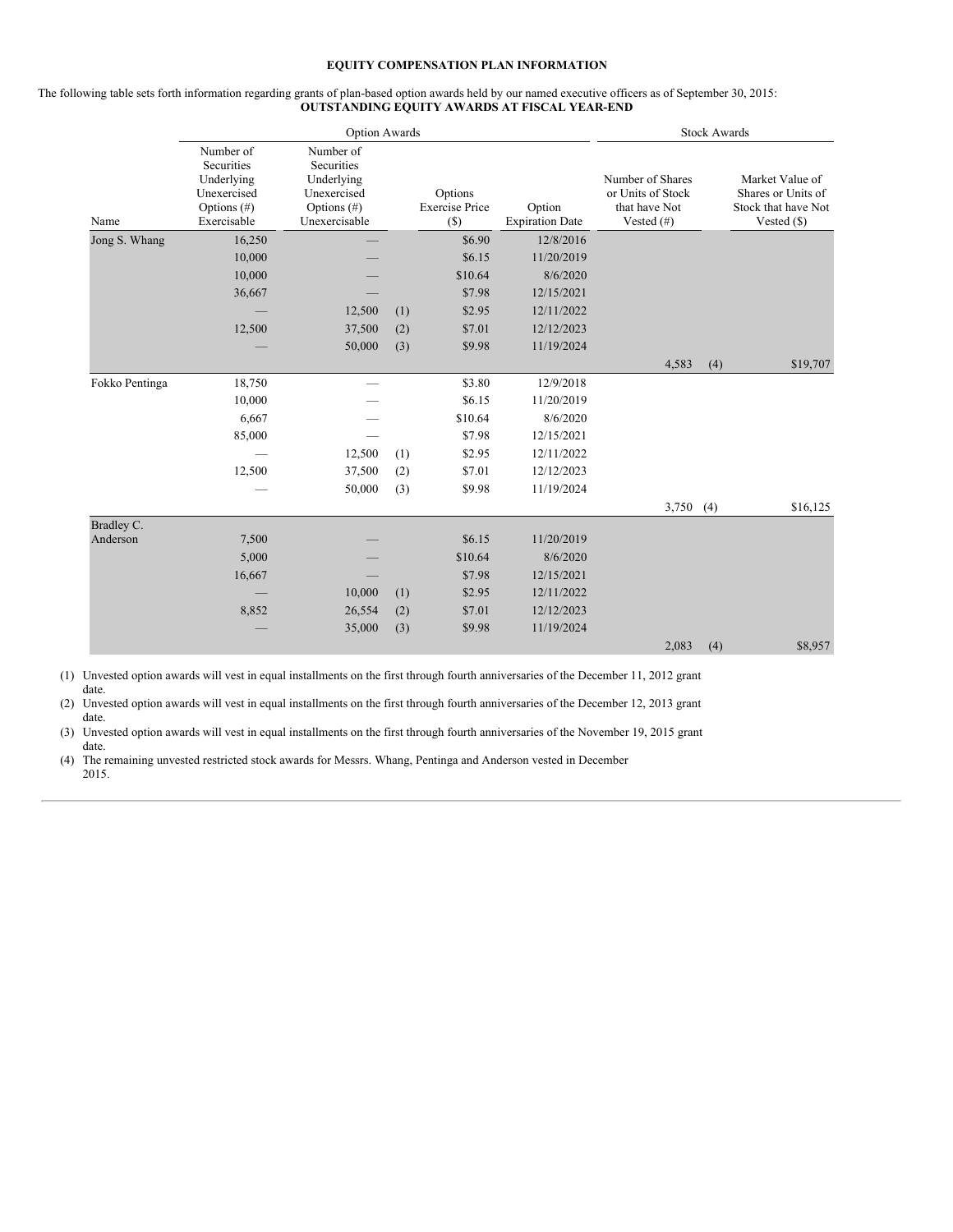## **Option Exercises and Stock Vested**

The following table shows all stock options exercised and the value realized upon exercise, and all stock awards vested and the value realized upon vesting, by the named executive officers during fiscal 2015, which ended on September 30, 2015.

|                     | <b>Option Awards</b>                            |                                         | <b>Stock Awards</b>                            |                                               |  |
|---------------------|-------------------------------------------------|-----------------------------------------|------------------------------------------------|-----------------------------------------------|--|
| Name                | Number of Shares Acquired on<br>Exercise $(\#)$ | Value Realized on<br>Exercise $(\$)(1)$ | Number of Shares Acquired on<br>Vesting $(\#)$ | Value Realized on<br>Vesting $(\text{\$})(2)$ |  |
| Jong S. Whang       | 30,000                                          | 183.388                                 | 7.916                                          | 63,398                                        |  |
| Fokko Pentinga      | 16.250                                          | 148,850                                 | 6.666                                          | 57,839                                        |  |
| Bradley C. Anderson | 20,002                                          | 102,050                                 | 3.541                                          | 30,523                                        |  |

## **OPTION EXERCISES AND STOCK VESTED FOR FISCAL 2015**

(1) The value realized equals the difference between the option exercise price and the fair market value of Amtech common stock on the date of exercise, multiplied by the number of shares for which the option was exercised.

(2) The value realized equals the fair market value of Amtech common stock on the vesting date, multiplied by the number of shares that vested.

## **Pension Benefits**

As previously discussed, Mr. Pentinga, our President and Chief Executive Officer, is a participant in Pensioenfonds Metaal en Techniek, a multi-employer pension plan that covers our employees in the Netherlands. As of September 30, 2015, Mr. Pentinga had 21 years of credited service and the present value of accumulated benefit thereunder was \$748,000. No payments were made thereunder in fiscal 2015. None of our other named executive officers receive pension benefits.

## **Nonqualified Deferred Compensation**

None of our named executive officers receive nonqualified deferred compensation benefits.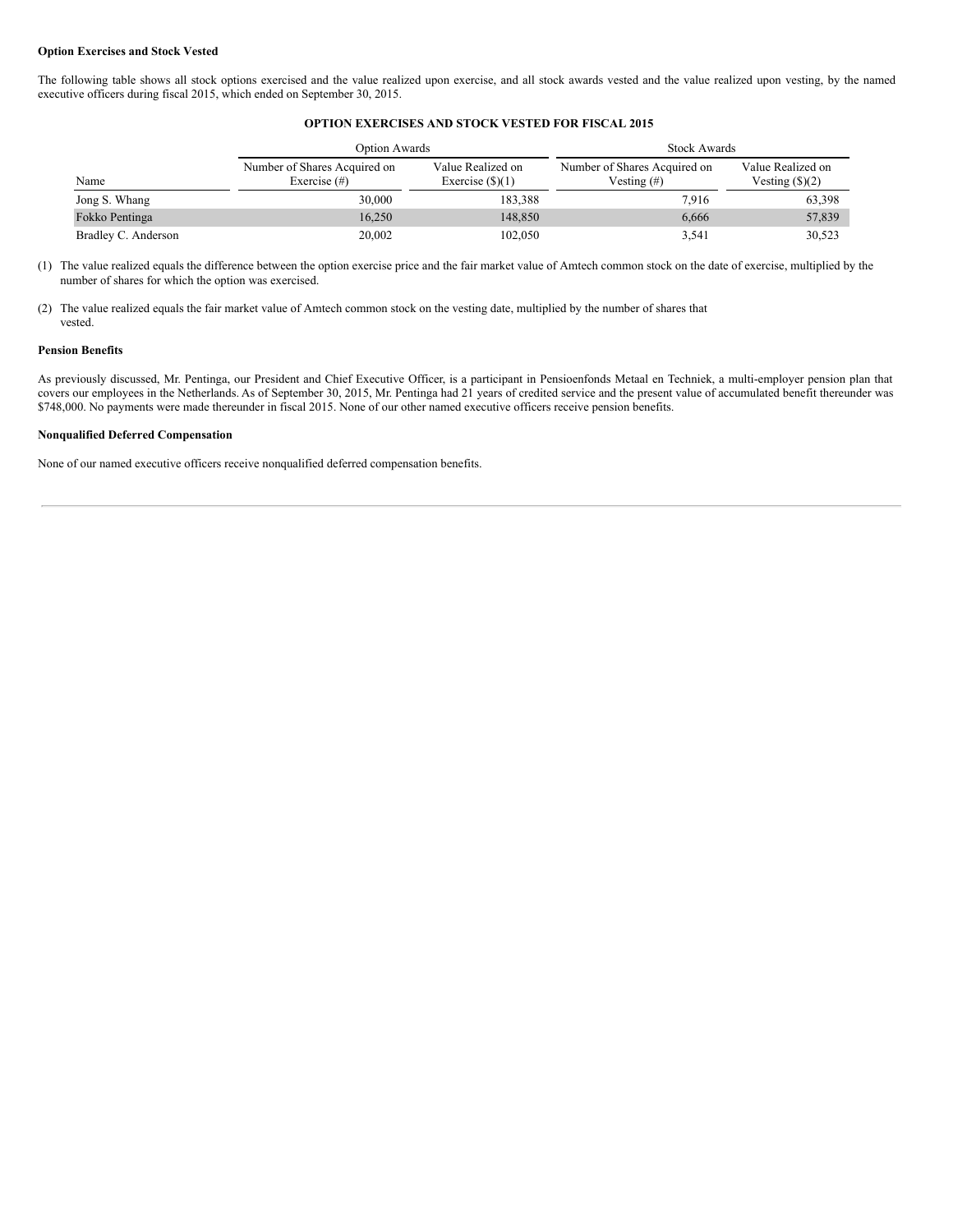## **EMPLOYMENT AND CHANGE IN CONTROL ARRANGEMENTS**

## **Employment Agreement with Executive Chairman**

On February 9, 2012, we entered into a Second Amended and Restated Employment Agreement with Jong S. Whang, our executive chairman, as amended on July 1, 2012, June 8, 2013, April 9, 2015 and November 19, 2015. Below is a summary of the terms and conditions of Mr. Whang's employment agreement.

#### *Term*

Mr. Whang's employment agreement provides for an employment period commencing on the date of the employment agreement and continuing for an initial term of six years. Thereafter, the employment period will continue for successive one-year terms unless either we or Mr. Whang provides written notice of termination of the employment period at least 120 days prior to the end of any given term. If Mr. Whang remains in the full-time employ of our company beyond the employment period without any written agreement, his employment agreement will be deemed to continue on a month to month basis and either party will have the right to terminate the employment agreement at the end of any ensuing calendar month with written notice of at least 30 days.

#### *Base Salary*

Pursuant to his current employment agreement, Mr. Whang receives a base salary of \$200,000 per annum, which base salary shall be reviewed on an annual basis by our Compensation and Stock Option Committee. Effective July 1, 2012, Mr. Whang had voluntarily reduced his annual salary from \$400,000 to \$320,000. Effective July 1, 2013, Mr. Whang voluntarily further reduced his annual base salary to \$224,000. Effective December 1, 2014, upon approval of the Compensation and Stock Option Committee on November 18, 2014, Mr. Whang's base salary was restored to \$400,000 per annum. Effective January 1, 2016, Mr. Whang voluntarily reduced his annual salary to \$200,000. The reduction in base salary may be restored at any time in Mr. Whang's sole discretion with advance written notice to the Compensation and Stock Option Committee.

#### *Incentive Compensation*

Mr. Whang is also entitled to an annual cash bonus for each fiscal year that will be determined in accordance with an annual bonus plan adopted by our Compensation and Stock Option Committee. The annual bonus plan may not be any less favorable to Mr. Whang than the bonus plan for fiscal 2010 that was adopted by our Compensation and Stock Option Committee on December 21, 2009. The terms of Mr. Whang's 2015 bonus plan are described above in more detail in the section "Annual Cash Compensation" under the caption "Cash Bonuses".

#### *Stock Options*

Pursuant to Mr. Whang's employment agreement, any currently outstanding options held by Mr. Whang will remain in full force and effect in accordance with our stock option plans and applicable stock option agreements. Mr. Whang will also be issued an annual grant of stock options by our Compensation and Stock Option Committee within 90 days after the end of each fiscal year during his employment period. All of the options granted to Mr. Whang will be incentive stock options within the meaning of the Internal Revenue Code of 1986, or if they do not qualify as incentive stock options, they will be non-qualified stock options. The amount and terms of the grants will be determined by our Compensation and Stock Option Committee.

#### *Benefits*

Mr. Whang will be entitled to receive from our Company such employee benefits as are provided to other executive officers of the Company, including family medical, dental, vision, disability and life insurance, and participation in pension and retirement plans, incentive compensation plans, stock option plans, Company-sponsored welfare benefit plans for disability and life insurance and other benefit plans. We will provide Mr. Whang with an annual automobile allowance of not less than \$14,000 (annual allowance is currently \$18,000), a life insurance policy in the face amount of \$500,000 and such other benefits as we may deem appropriate from time to time. Effective July 1, 2013, Mr. Whang voluntarily suspended, for an indefinite period of time, his annual auto allowance, which was fully restored by the Compensation and Stock Option Committee on November 18, 2014.

#### *Termination*

Mr. Whang's employment is "at will" and either we or Mr. Whang can terminate his employment agreement at any time, with or without "cause" or "good reason" (as those terms are defined in Mr. Whang's employment agreement), upon 30 days written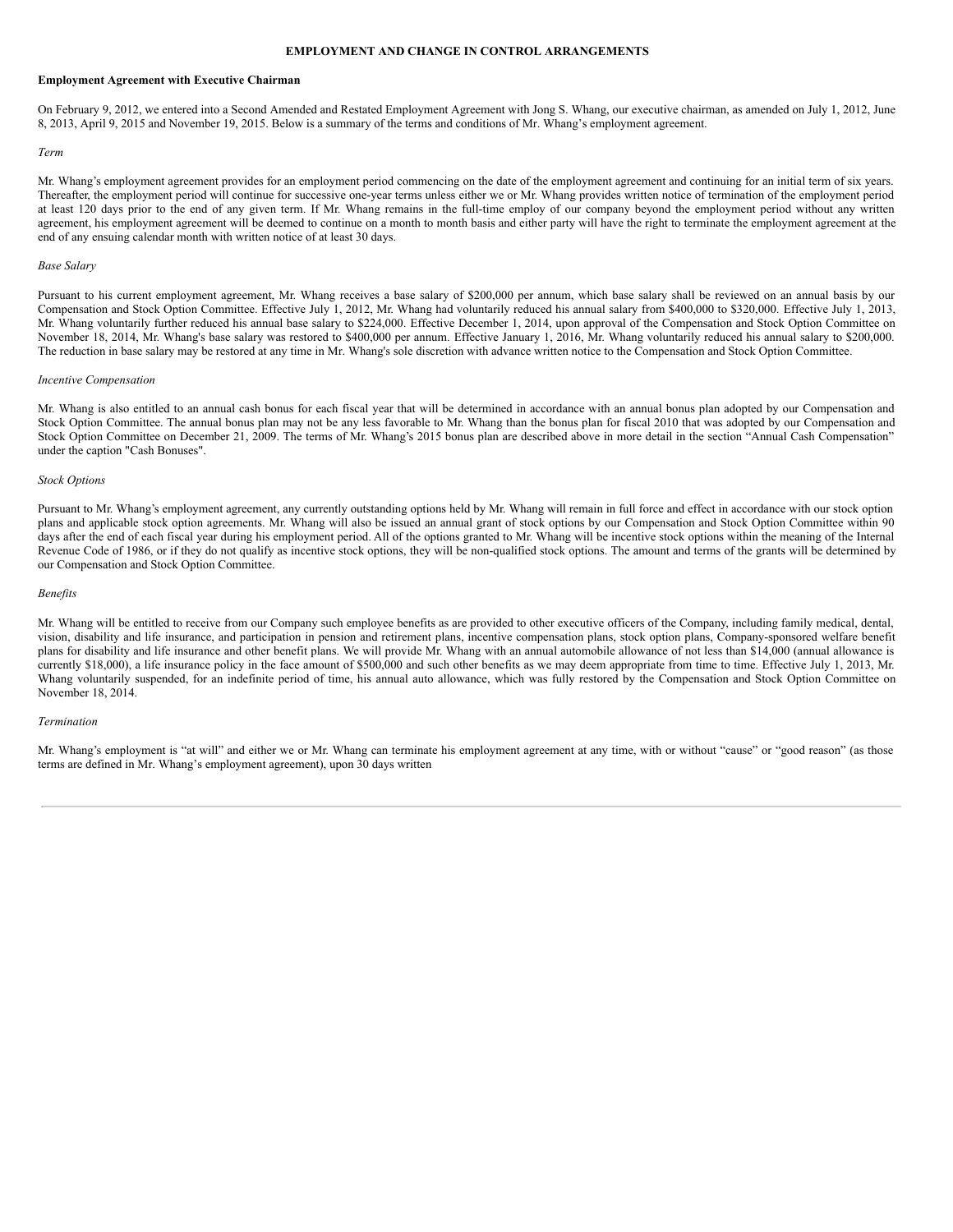notice. Mr. Whang's employment agreement can also be terminated by us due to the disability of Mr. Whang after at least 30 days' written notice by us of our intention to terminate his employment.

#### *Severance*

If we terminate the employment of Mr. Whang against his will and without cause (including by giving notice of termination of his employment agreement as described above), or if Mr. Whang terminates his employment for good reason, Mr. Whang is entitled to receive salary, incentive compensation and vacation accrued through the date of termination, plus (i) an amount equal to Mr. Whang's base salary in effect on the date of termination for the remainder of the initial three-year term or two years, whichever is greater. (which, would be up to \$1,200,000 if terminated during the first year of the term, or \$800,000 if terminated after the first year of the term); (ii) an amount equal to the maximum amount of incentive compensation he could earn for the fiscal year in which the termination occurs; and (iii) full vesting of all outstanding stock options and restricted stock held by Mr. Whang. The value of Mr. Whang's unvested stock options and unvested restricted stock at September 30, 2015 was approximately \$37,000. If Mr. Whang voluntarily terminates his employment other than for good reason, if we terminate Mr. Whang's employment for cause, or if Mr. Whang's employment is terminated due to his death or disability, Mr. Whang will be entitled to receive salary and accrued vacation through the date of termination only. However, in the event Mr. Whang's employment is terminated due to his death or disability, he will also be entitled to receive (i) a pro-rata portion of the amount of incentive compensation he would earn for the fiscal year in which the termination occurs if the results of operations of Amtech for such fiscal year were annualized, and (ii) full vesting of all outstanding stock options and restricted stock held by him.

On November 17, 2015, the Board of Directors, following the recommendation of the Company's Compensation and Options Committee of the Board of Directors, agreed to amend the change in control provisions of Mr. Whang's employment agreement to establish the base salary, for purposes of calculating the applicable termination payment, at \$400,000.

### *Post-Employment Consulting*

Mr. Whang's employment agreement provides that upon termination of Mr. Whang against his will and without cause (including by giving notice of termination of his employment agreement as described above), or by Mr. Whang for good reason, for a period of two (2) years following the date of such termination, (i) Mr. Whang will make himself available for an average of 20 hours per week in order to consult with the Company in such manner and on such matters as the Company shall reasonably request, (ii) Mr. Whang will make himself available to serve on the Board of Directors of the Company, and (iii) in consideration for Mr. Whang's agreement to perform such services, the Company will (A) pay Mr. Whang an annual amount equal to 40% of his base salary in effect on the date he was terminated and (B) include Mr. Whang in the Company's family medical, dental and vision insurance plans, or, if Mr. Whang's inclusion in such plans is not permitted, provide substantially the same benefits to the Mr. Whang at the Company's expense.

#### *Noncompetition*

Mr. Whang agreed that during the term of his employment agreement he would not engage in certain activities in which he would be competing with us or our subsidiaries. He also agreed that for a period of two years after the end of the term of his employment agreement he would not engage in certain activities in which he would be competing with us or our subsidiaries and he would not own, directly or indirectly, more than a 5% interest in entities which compete with us or our subsidiaries.

#### *Change in Control*

In the event that Mr. Whang's employment with us is terminated either (i) by us for any reason other than for cause during a "pending change in control" (as that term is defined in Mr. Whang's employment agreement) of our Company or within one year following the occurrence of a "change in control" (as that term is defined in Mr. Whang's employment agreement), or (ii) by Mr. Whang for good reason within one year following the occurrence of a change in control of our Company, then Mr. Whang will be entitled to receive within 30 days of the date of termination of his employment (provided, however, if such 30 day period begins in one calendar year and ends in another calendar year, Mr. Whang will not have the right to designate the calendar year of payment), in lieu of the severance payment otherwise payable, (i) an amount equal to three years of his base salary in effect on the date of termination of his employment, (ii) the maximum amount of the incentive compensation which he could earn for the fiscal year in which the termination occurs, and (iii) full vesting of all outstanding stock options and restricted stock he holds.

## **Employment Agreement with Chief Executive Officer**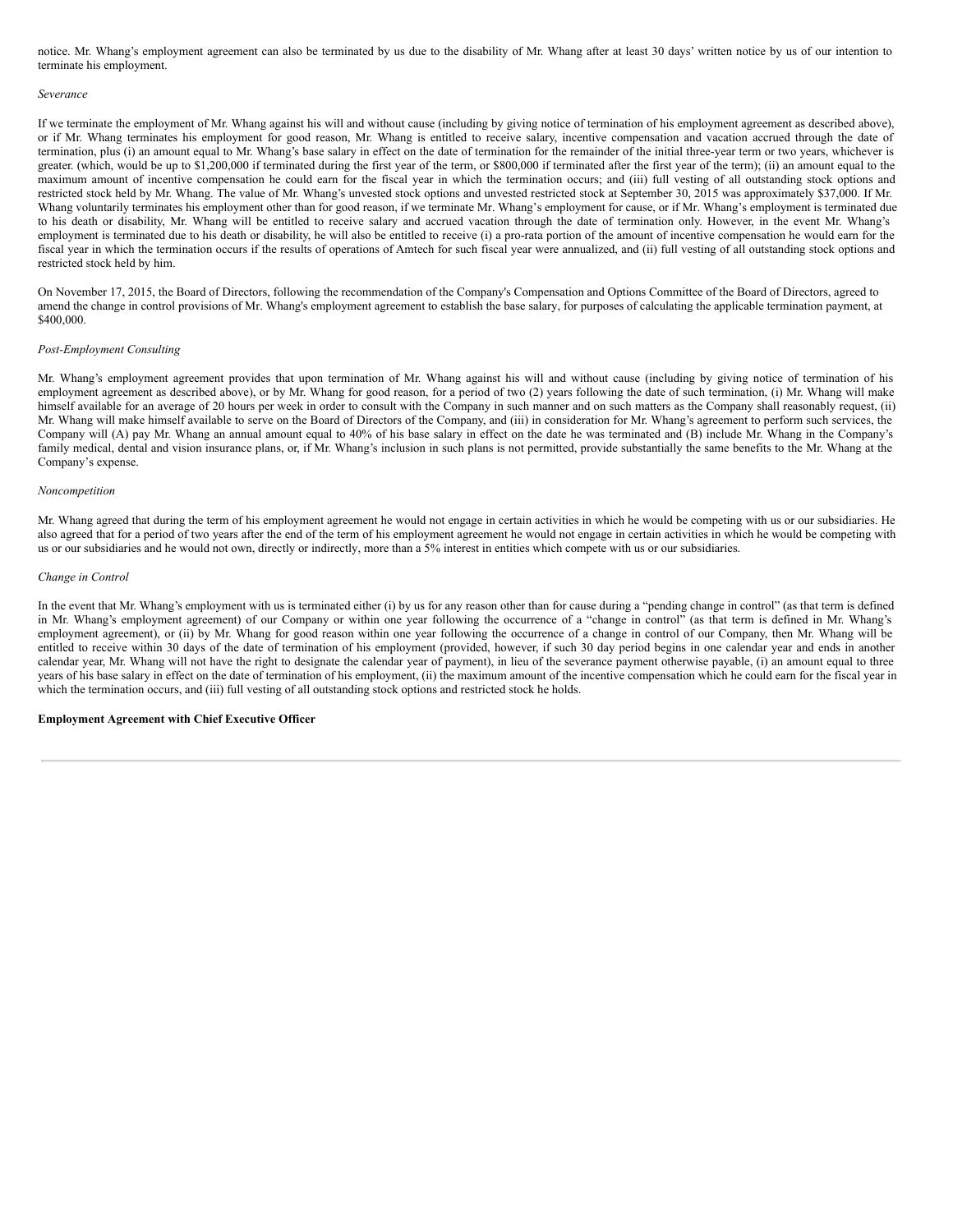On June 29, 2012, we entered into an Employment Agreement with Fokko Pentinga, our chief executive officer, as amended on July 1, 2012, on June 29, 2013, and on April 9, 2015. Below is a summary of the terms and conditions of Mr. Pentinga's employment agreement.

#### *Term*

Mr. Pentinga's employment agreement provides for an employment period commencing on the date of the employment agreement and continuing for an indefinite period as required by Dutch statutory employment law.

#### *Base Salary*

Pursuant to his Employment Agreement, Mr. Pentinga receives a base salary of \$407,000 per annum (€343,055, the euro equivalent based on a six month average exchange rate fixed one day before the effective date of the latest amendment to the Employment Agreement), which base salary shall be reviewed on an annual basis by our Compensation and Stock Option Committee and can be increased, but not decreased below \$370,000, at the discretion of our Compensation and Stock Option Committee. Effective July 1, 2012, Mr. Pentinga voluntarily reduced his annual base salary to \$314,500. Effective July 1, 2013, Mr. Pentinga voluntarily further reduced his annual base salary to \$251,600 (€193,330). His salary is paid partially in euros and partially in U.S. dollars depending on where he performs his work. Effective December 1, 2014, upon approval of the Compensation and Stock Option Committee on November 18, 2014, Mr. Pentinga's base salary was restored to \$370,000 per annum (which salary will be paid in euros based upon the exchange rate in effect as of December 15, 2011). Effective April 9, 2015, upon approval of the Compensation and Stock Option Committee on April 9, 2015, Mr. Pentinga's annual base salary was increased to \$407,000.

#### *Incentive Compensation*

Mr. Pentinga is also entitled to an annual cash bonus for each fiscal year that will be determined in accordance with an annual bonus plan adopted by our Compensation and Stock Option Committee. The annual bonus plan may not be any less favorable to Mr. Pentinga than the bonus plan for fiscal 2012 that was adopted by our Compensation and Stock Option Committee on December 15, 2011. The terms of Mr. Pentinga's 2014 bonus plan are described above in more detail in the section "Annual Cash Compensation," under the caption "Cash Bonuses."

#### *Stock Options*

Pursuant to Mr. Pentinga's employment agreement, any currently outstanding options held by Mr. Pentinga will remain in full force and effect in accordance with our stock option plans and applicable stock option agreements. Mr. Pentinga will also be issued an annual grant of stock options by our Compensation and Stock Option Committee within 90 days after the end of each fiscal year during his employment period. All of the options granted to Mr. Pentinga will be non-qualified stock options within the meaning of the Internal Revenue Code of 1986.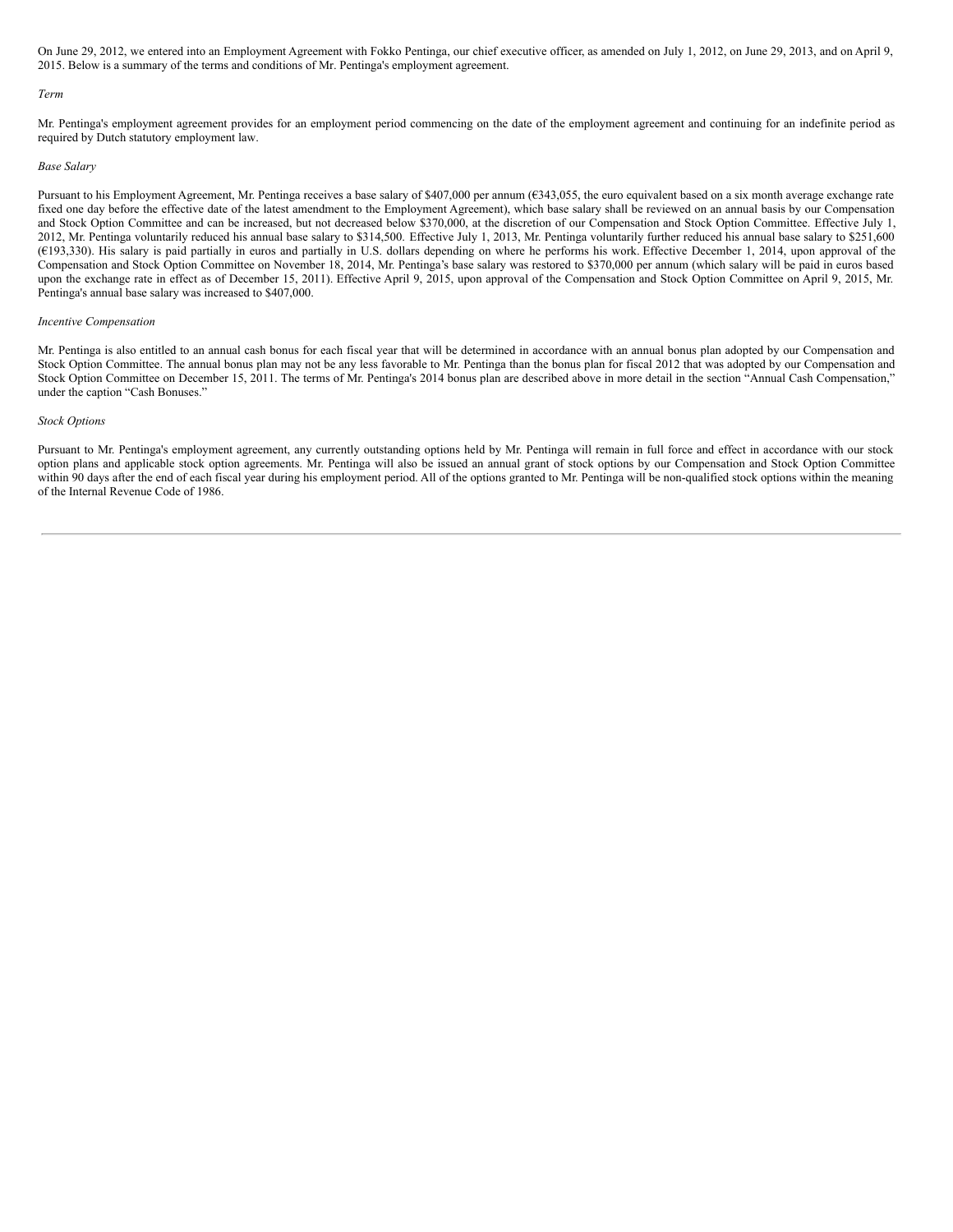#### *Benefits*

Mr. Pentinga will be entitled to receive from our Company such employee benefits as are provided to other management level employees in his country of domicile (i.e. the Netherlands), including disability and life insurance, and participation in pension and retirement plans, incentive compensation plans, stock option plans, disability and life insurance and other benefit plans. We will provide Mr. Pentinga with a leased automobile at a cost of not more than €29,500 and such other benefits as we may deem appropriate from time to time.

## *Termination*

Either we or Mr. Pentinga can terminate his employment agreement with prior written notice of termination given in accordance with Dutch statutory employment law, including observance of the Dutch statutory notice period, or by mutual agreement, or by the Company at any time for cause, as defined in the agreement. Mr. Pentinga's employment agreement can also be terminated by us due to the disability of Mr. Pentinga after meeting the requirements of Dutch statutory employment law.

## *Severance*

If we terminate the employment of Mr. Pentinga against his will and without cause (including by giving notice of termination of his employment agreement as described above), or if Mr. Pentinga terminates his employment for good reason, Mr. Pentinga is entitled to receive salary, incentive compensation and vacation accrued through the date of termination, plus (i) an amount equal to Mr. Pentinga's base salary in effect on the date of termination for two years, which, amounts to \$814,000 (€686,110); (ii) an amount equal to the maximum amount of incentive compensation he could earn for the fiscal year in which the termination occurs; and (iii) full vesting of all outstanding stock options and restricted stock held by Mr. Pentinga. The value of Mr. Pentinga's unvested stock options and unvested restricted stock at September 30, 2015 was approximately \$33,000.

If Mr. Pentinga voluntarily terminates his employment other than for good reason, if we terminate Mr. Pentinga's employment for cause, or if Mr. Pentinga's employment is terminated due to his death or disability, Mr. Pentinga will be entitled to receive salary and accrued vacation through the date of termination. In addition, if we terminate Mr. Pentinga's employment due to disability as a result of his becoming incapacitated as defined in the Dutch Civil Code, Mr. Pentinga will be entitled to 70% of the maximum daily social wage for a maximum of 52 weeks, which would total approximately \$58,200. However, in the event Mr. Pentinga's employment is terminated due to his death or disability, he will also be entitled to receive (i) a pro-rata portion of the amount of incentive compensation he would earn for the fiscal year in which the termination occurs if the results of operations of Amtech for such fiscal year were annualized, and (ii) full vesting of all outstanding stock options and restricted stock held by him.

#### *Noncompetition*

Mr. Pentinga agreed that during the term of his employment agreement he would not engage in certain activities in which he would be competing with us or our subsidiaries. He also agreed that for a period of two years after the end of the term of his employment agreement he would not engage in certain activities in which he would be competing with us or our subsidiaries and he would not own, directly or indirectly, more than a 5% interest in entities which compete with us or our subsidiaries.

## *Change in Control*

In the event that Mr. Pentinga's employment with us is terminated either (i) by us for any reason other than for cause during a "pending change in control" (as that term is defined in Mr. Pentinga's employment agreement) of our Company or within one year following the occurrence of a "change in control" (as that term is defined in Mr. Pentinga's employment agreement), or (ii) by Mr. Pentinga for good reason within one year following the occurrence of a change in control of our Company, then Mr. Pentinga will be entitled to receive within 30 days of the date of termination of his employment (provided, however, if such 30 day period begins in one calendar year and ends in another calendar year, Mr. Pentinga will not have the right to designate the calendar year of payment), in lieu of the severance payment otherwise payable, (i) an amount equal to two years of his base salary in effect on the date of termination of his employment, (ii) the maximum amount of the incentive compensation which he could earn for the fiscal year in which the termination occurs, and (iii) full vesting of all outstanding stock options and restricted stock he holds.

## **Employment Agreement with Chief Financial Officer**

On April 9, 2015, we entered into an Employment Agreement with Bradley C. Anderson, our chief financial officer. Below is a summary of the terms and conditions of Mr. Anderson's employment agreement.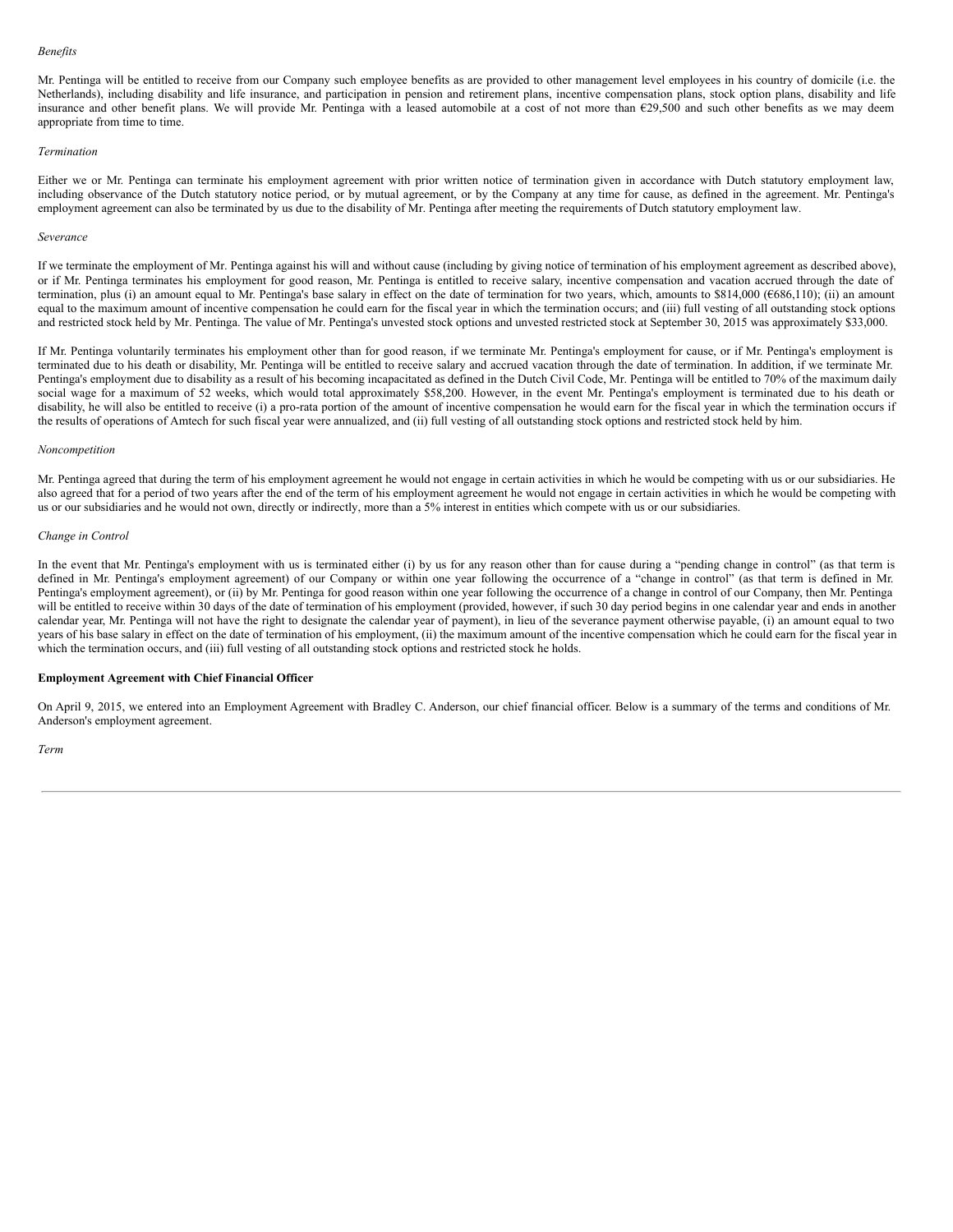Mr. Anderson's employment agreement provides for an employment period commencing on the date of the employment agreement and continuing for an initial term of three years. Thereafter, the employment period will continue for successive one-year terms unless either we or Mr. Anderson provides written notice of termination of the employment period at least 120 days prior to the end of any given term. If Mr. Anderson remains in the full-time employ of our company beyond the employment period without any written agreement, his employment agreement will be deemed to continue on a month to month basis and either party will have the right to terminate the employment agreement at the end of any ensuing calendar month with written notice of at least 30 days.

#### *Base Salary*

Pursuant to his Employment Agreement, Mr. Anderson receives a base salary of \$291,500 per annum which base salary shall be reviewed on an annual basis by our Compensation and Stock Option Committee and can be increased, but not decreased at the discretion of our Compensation and Stock Option Committee.

#### *Incentive Compensation*

Mr. Anderson is also entitled to an annual cash bonus for each fiscal year that will be determined in accordance with an annual bonus plan adopted by our Compensation and Stock Option Committee. The annual bonus plan may not be any less favorable to Mr. Anderson than the bonus plan for fiscal 2010 that was adopted by our Compensation and Stock Option Committee on December 21, 2009. The terms of Mr. Anderson's 2015 bonus plan are described above in more detail in the section "Annual Cash Compensation," under the caption "Cash Bonuses."

## *Stock Options*

Pursuant to Mr. Anderson's employment agreement, any currently outstanding options held by Mr. Anderson will remain in full force and effect in accordance with our stock option plans and applicable stock option agreements. Mr. Anderson will also be issued an annual grant of stock options by our Compensation and Stock Option Committee within 90 days after the end of each fiscal year during his employment period. All of the options granted to Mr. Anderson will be incentive stock options within the meaning of the Internal Revenue Code of 1986, or if they do not qualify as incentive stock options, they will be non-qualified stock options. The amount and terms of the grants will be determined by our Compensation and Stock Option Committee.

#### *Benefits*

Mr. Anderson will be entitled to receive from our Company such employee benefits as are provided to other executive officers of the Company, including family medical, dental, vision, disability and life insurance, and participation in pension and retirement plans, incentive compensation plans, stock option plans, Company-sponsored welfare benefit plans for disability and life insurance and other benefit plans. We will provide Mr. Anderson with an annual automobile allowance of not less than \$10,000 (annual allowance is currently \$10,000) and such other benefits as we may deem appropriate from time to time. Effective July 1, 2013, Mr. Anderson voluntarily suspended, for an indefinite period of time, his annual auto allowance, which was fully restored by the Compensation and Stock Option Committee on November 18, 2014.

#### *Termination*

Mr. Anderson's employment is "at will" and either we or Mr. Anderson can terminate his employment agreement at any time, with or without "cause" or "good reason" (as those terms are defined in Mr. Anderson's employment agreement), upon 30 days written notice. Mr. Anderson's employment agreement can also be terminated by us due to the disability of Mr. Anderson after at least 30 days' written notice by us of our intention to terminate his employment.

#### *Severance*

If we terminate the employment of Mr. Anderson against his will and without cause (including by giving notice of termination of his employment agreement as described above), or if Mr. Anderson terminates his employment for good reason, Mr. Anderson is entitled to receive salary, incentive compensation and vacation accrued through the date of termination, plus (i) an amount equal to Mr. Anderson's base salary in effect on the date of termination for the remainder of the initial three-year term or two years, whichever is greater (which would be up to \$874,500 if terminated during the first year of the term, or \$583,000 if terminated after the first year of the term); (ii) an amount equal to the maximum amount of incentive compensation he could earn for the fiscal year in which the termination occurs; and (iii) full vesting of all outstanding stock options and restricted stock held by Mr. Anderson. The value of Mr. Anderson's unvested stock options and unvested restricted stock at September 30, 2015 was approximately \$22,000. If Mr. Anderson voluntarily terminates his employment other than for good reason, if we terminate Mr.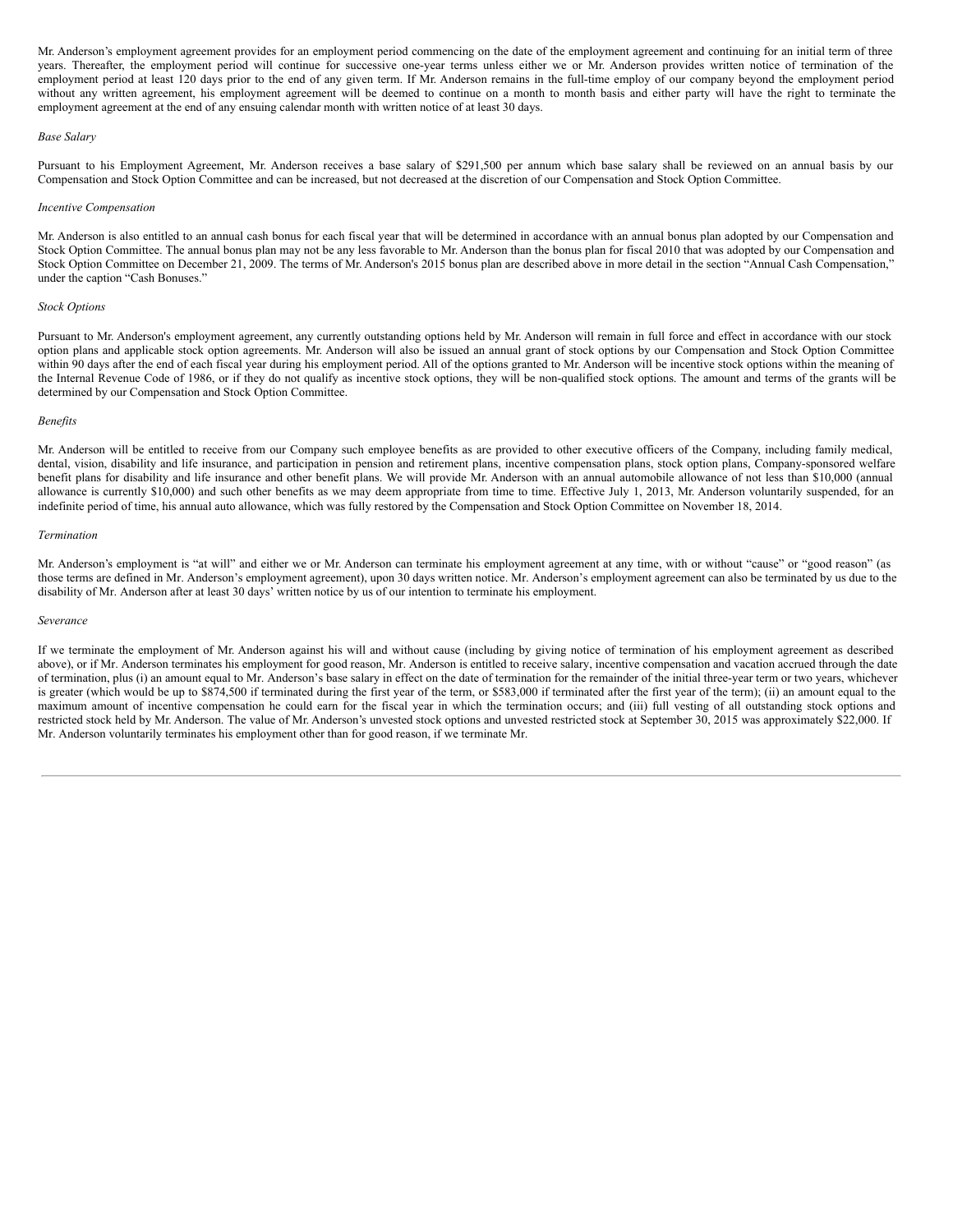Anderson's employment for cause, or if Mr. Anderson's employment is terminated due to his death or disability, Mr. Anderson will be entitled to receive salary and accrued vacation through the date of termination only. However, in the event Mr. Anderson's employment is terminated due to his death or disability, he will also be entitled to receive (i) a pro-rata portion of the amount of incentive compensation he would earn for the fiscal year in which the termination occurs if the results of operations of Amtech for such fiscal year were annualized, and (ii) full vesting of all outstanding stock options and rest

#### *Noncompetition*

Mr. Anderson agreed that during the term of his employment agreement he would not engage in certain activities in which he would be competing with us or our subsidiaries. He also agreed that for a period of two years after the end of the term of his employment agreement he would not engage in certain activities in which he would be competing with us or our subsidiaries and he would not own, directly or indirectly, more than a 5% interest in entities which compete with us or our subsidiaries.

#### *Change in Control*

In the event that Mr. Anderson's employment with us is terminated either (i) by us for any reason other than for cause during a "pending change in control" (as that term is defined in Mr. Anderson's employment agreement) of our Company or within one year following the occurrence of a "change in control" (as that term is defined in Mr. Anderson's employment agreement), or (ii) by Mr. Anderson for good reason within one year following the occurrence of a change in control of our Company, then Mr. Anderson will be entitled to receive within 30 days of the date of termination of his employment (provided, however, if such 30 day period begins in one calendar year and ends in another calendar year, Mr. Anderson will not have the right to designate the calendar year of payment), in lieu of the severance payment otherwise payable, (i) an amount equal to three years of his base salary in effect on the date of termination of his employment, (ii) the maximum amount of the incentive compensation which he could earn for the fiscal year in which the termination occurs, and (iii) full vesting of all outstanding stock options and restricted stock he holds.

#### **Other Compensatory Arrangements**

On November 17, 2015, upon the recommendation of the Compensation and Stock Option Committee, the Board approved stock option grants for certain named executive officers. Mr. Whang received a grant of an option to purchase 50,000 shares of the Company's common stock. Mr. Pentinga received a grant of an option to purchase 50,000 shares of the Company's common stock. Mr. Anderson received a grant of an option to purchase 35,000 shares of the Company's common stock. The options granted have an exercise price of \$5.25 (the closing price of the Company's common stock on November 16, 2015) and will vest on the first four (4) anniversaries of the grant date. On November 17, 2015, the Company granted Mr. van der Wansem an option to purchase 6,000 shares of the Company's common stock. The options granted to Mr. van der Wansem have an exercise price of \$5.25 and will vest on the first three (3) anniversaries of the grant date.

## **Compensation Policies and Practices as Related to Risk Management**

The Compensation and Stock Option Committee does not believe the Company's compensation policies and practices create risks that are reasonably likely to have a material adverse effect on the Company. The Compensation and Stock Option Committee has determined that the Company's executive compensation program does not encourage unnecessary or excessive risk taking as a result of the following factors:

- As discussed elsewhere in this 10-K/A, our executive officer compensation includes a balanced mix of cash and equity.
- Base salaries do not encourage risk taking as they are fixed in amount.
- Performance-based cash bonus awards under the non-equity incentive plan focus on achievement of short-term or annual goals. Although this may seem to encourage the taking of short-term risks at the expense of long-term results, these bonuses in actuality represent only a portion of the executive officers' total compensation opportunities, and the Compensation and Stock Option Committee believes that the non-equity incentive plan awards appropriately balance risk and the desire to focus executives on specific short-term individual and financial goals important to the Company's success.
- Discretionary cash bonuses are awarded at the discretion of the Compensation and Stock Option Committee, which allows the Compensation and Stock Option Committee to evaluate whether the executives are engaging in activities that create risks prior to awarding any such cash bonuses. This discretion mitigates the likelihood that executives will engage in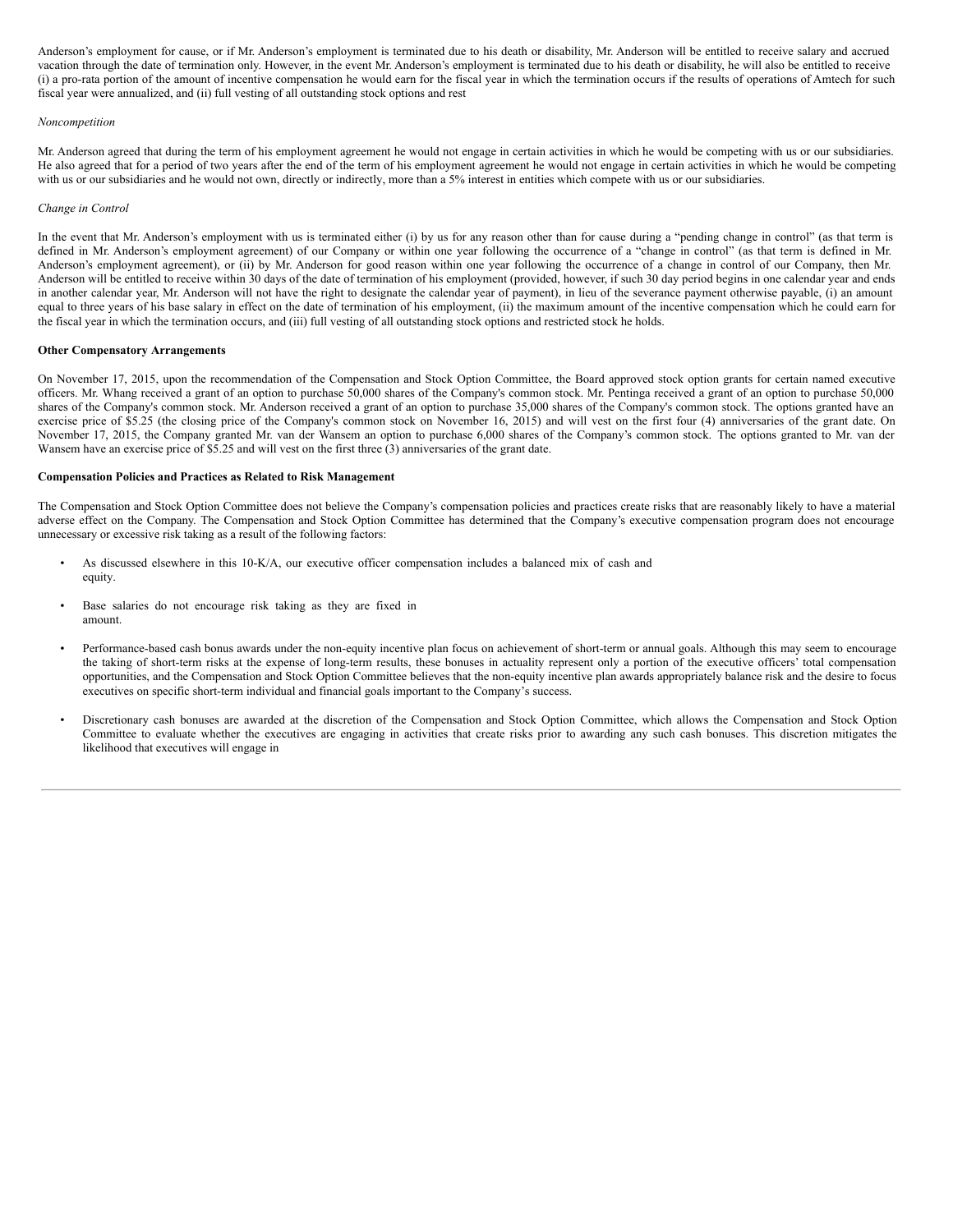activities that create risk, and allows the Compensation and Stock Option Committee the ability to refrain from rewarding any such risk-taking.

• Compensation provided to the executive officers in the form of long-term equity awards is important to help further align executives' interests with those of the Company's shareholders. The Compensation and Stock Option Committee believes that these awards do not encourage unnecessary or excessive risk taking because the ultimate value of the awards is tied to the Company's stock price over the long-term. In addition, the awards are subject to long-term vesting schedules to help ensure that executives have significant value tied to long-term stock price performance.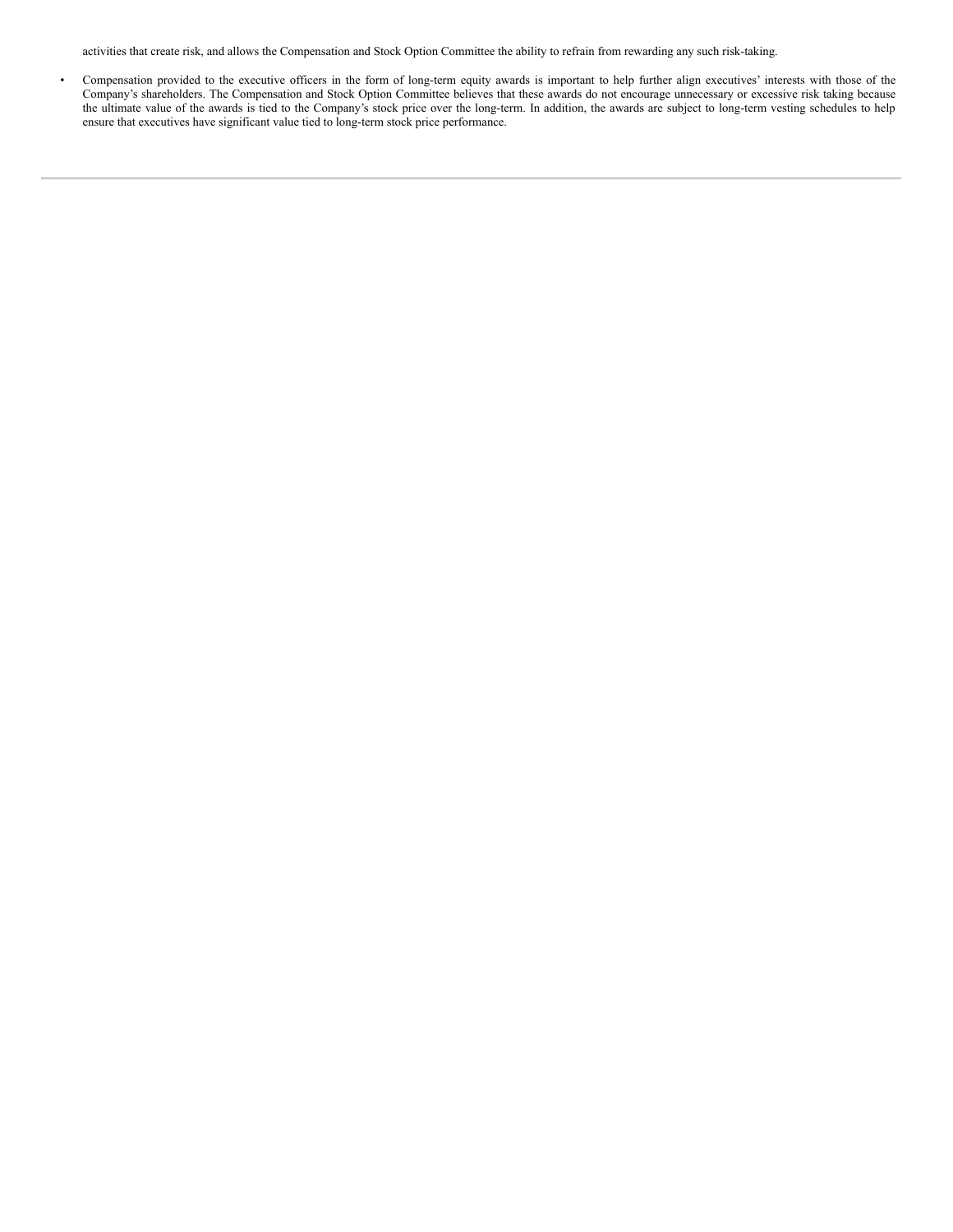## **SIGNATURES**

Pursuant to the requirements of Section 13 or 15(d) of the Securities Exchange Act of 1934, as amended, the registrant has duly caused this report to be signed on its behalf by the undersigned, thereunto duly authorized.

AMTECH SYSTEMS, INC.

November 19, 2015 **By:** /s/ Bradley C. Anderson Bradley C. Anderson, Executive Vice President - Finance and Chief Financial Officer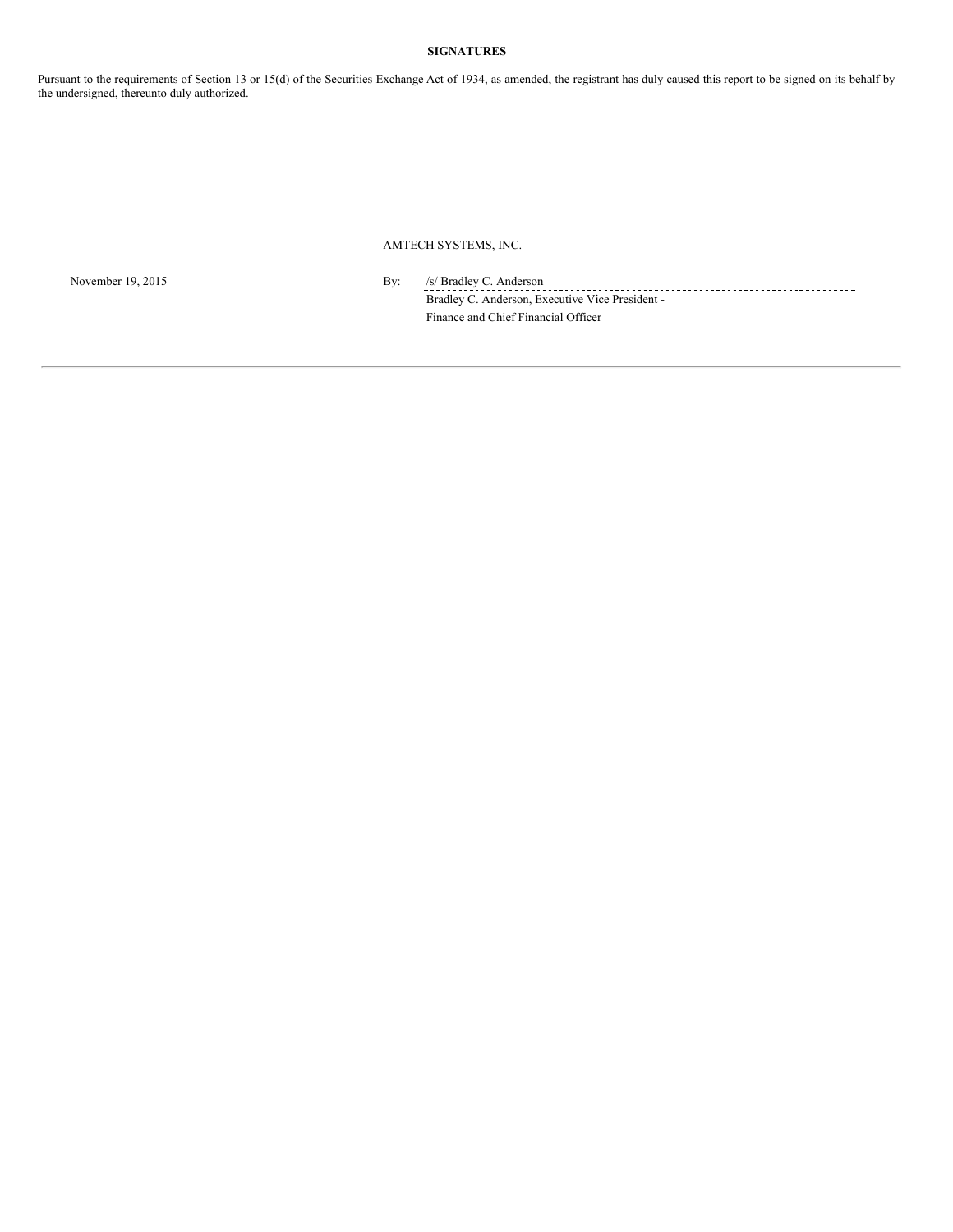Pursuant to the requirements of the Securities Exchange Act of 1934, as amended, this report has been signed below by the following persons on behalf of the registrant and in the capacities and on the dates indicated:

| <b>SIGNATURE</b>                                           | <b>TITLE</b>                                           | <b>DATE</b>       |
|------------------------------------------------------------|--------------------------------------------------------|-------------------|
| *                                                          | Executive Chairman and                                 | November 19, 2015 |
| Jong S. Whang                                              | Chairman of the Board                                  |                   |
|                                                            |                                                        |                   |
| *                                                          | Chief Executive Officer                                | November 19, 2015 |
| Fokko Pentinga                                             | and President                                          |                   |
|                                                            | (Principal Executive Officer)                          |                   |
|                                                            |                                                        |                   |
|                                                            | Executive Vice President – Finance and Chief Financial |                   |
| /s/ Bradley C. Anderson                                    | Officer                                                | November 19, 2015 |
| Bradley C. Anderson                                        | (Principal Financial and Accounting Officer)           |                   |
| *                                                          | Director                                               | November 19, 2015 |
| Michael Garnreiter                                         |                                                        |                   |
|                                                            |                                                        |                   |
|                                                            | Director                                               | November 19, 2015 |
| Paul J. van der Wansem                                     |                                                        |                   |
|                                                            |                                                        |                   |
|                                                            | Director                                               | November 19, 2015 |
| Egbert J.G. Goudena                                        |                                                        |                   |
|                                                            |                                                        |                   |
| $\ast$                                                     | Director                                               | November 19, 2015 |
| Robert F. King                                             |                                                        |                   |
| *                                                          |                                                        |                   |
| Sukesh Mohan                                               | Director                                               | November 19, 2015 |
|                                                            |                                                        |                   |
| *By: /s/ Bradley C. Anderson                               |                                                        |                   |
| ---------------<br>Bradley C. Anderson, Attorney-In-Fact** |                                                        |                   |
|                                                            |                                                        |                   |
| ** By authority of the power of attorney previously filed  |                                                        |                   |
| as Exhibit 24.1 with the registrant's annual report on     |                                                        |                   |
| Form 10-K for the fiscal year ended September 30,<br>2015. |                                                        |                   |
|                                                            |                                                        |                   |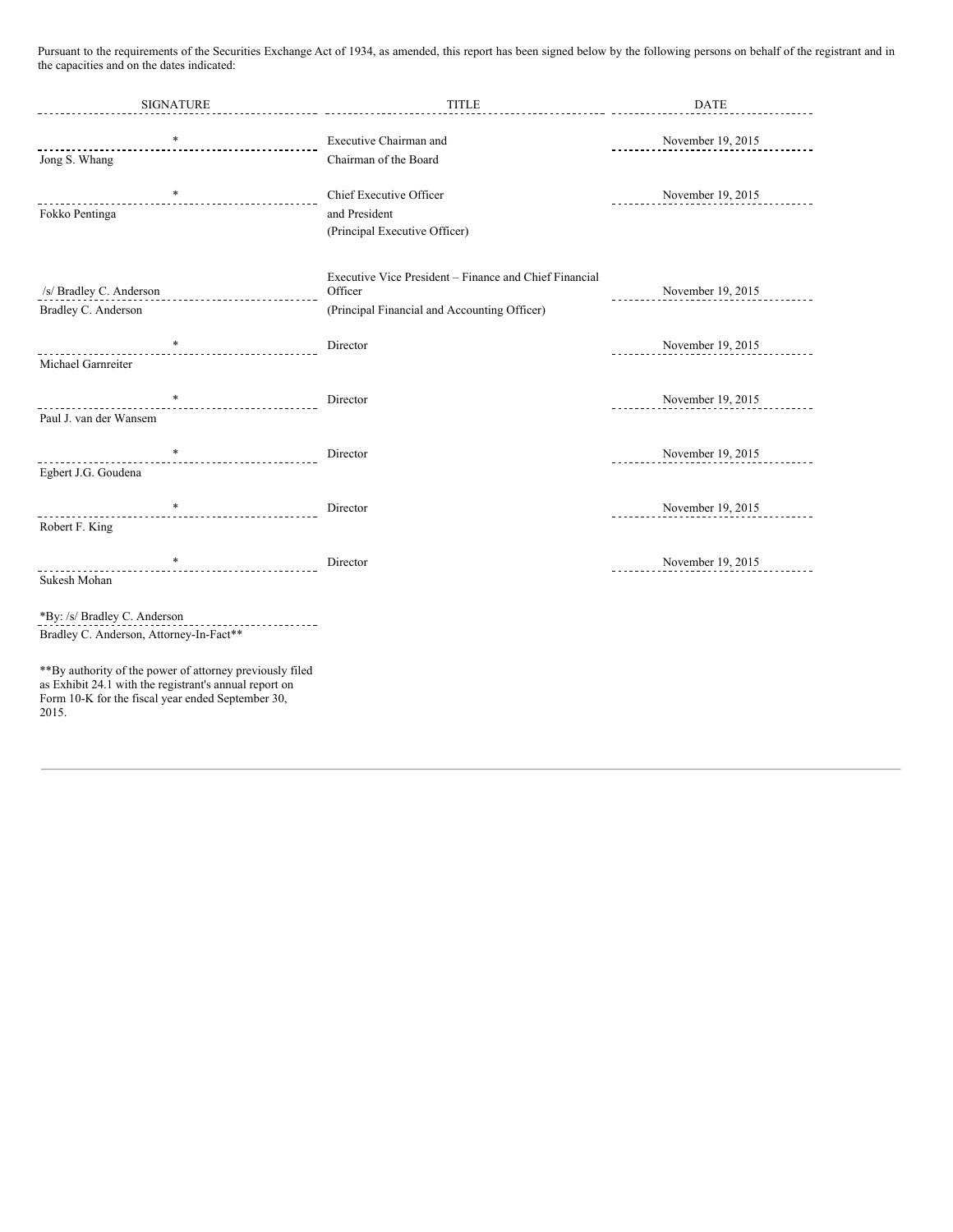## **SIGNATURES**

Pursuant to the requirements of Section 13 or 15(d) and Rule 12b-15 of the Securities Exchange Act of 1934, as amended, the registrant has duly caused this report to be signed on its behalf by the undersigned, thereunto duly authorized.

## AMTECH SYSTEMS, INC.

March 3, 2016 **By:** /s/ Bradley C. Anderson Bradley C. Anderson, Executive Vice President - Finance and Chief Financial Officer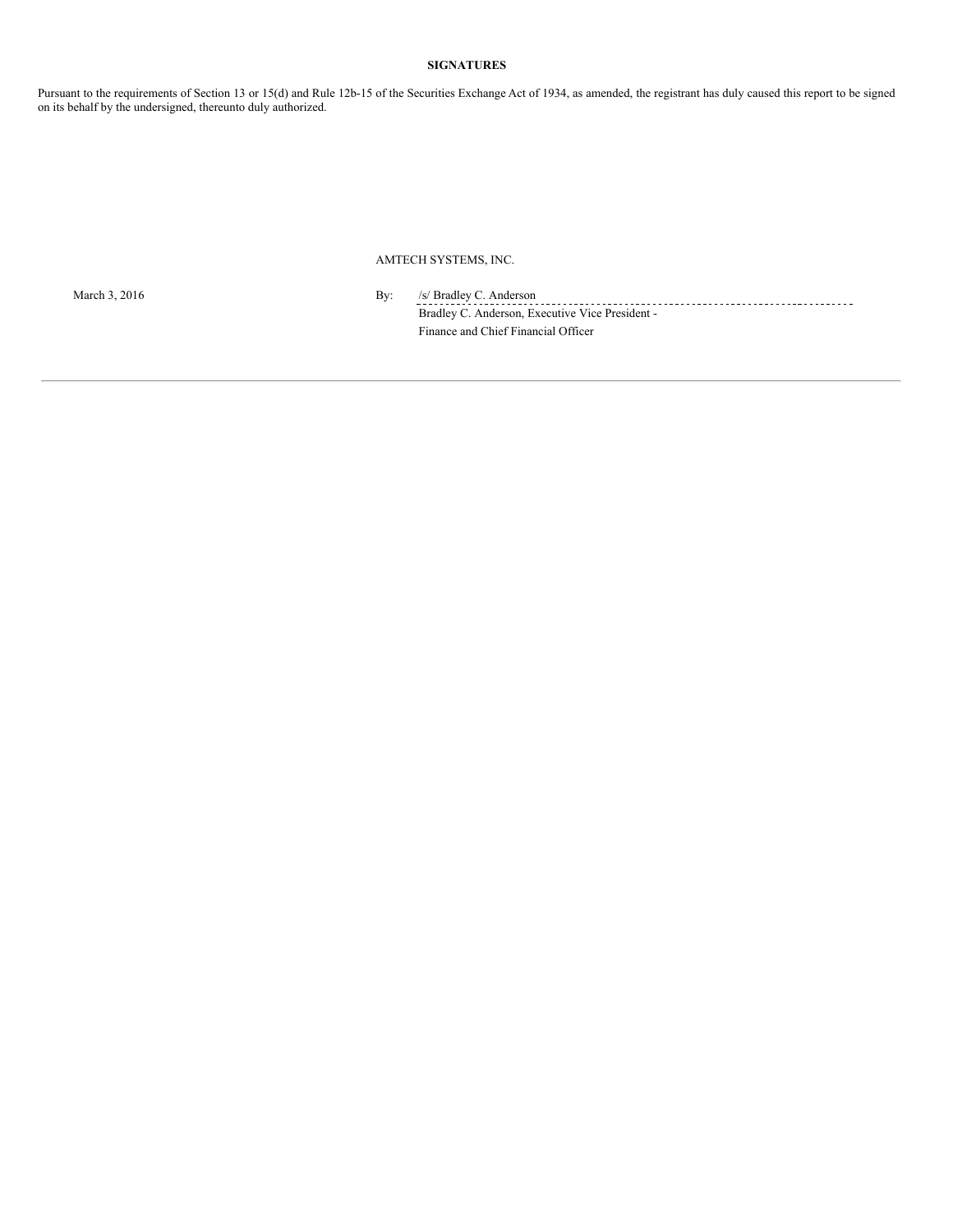Pursuant to the requirements of the Securities Exchange Act of 1934, as amended, this report has been signed below by the following persons on behalf of the registrant and in the capacities and on the dates indicated:

| <b>SIGNATURE</b>                                                                          | <b>TITLE</b>                                                                                                      | <b>DATE</b>   |
|-------------------------------------------------------------------------------------------|-------------------------------------------------------------------------------------------------------------------|---------------|
| $\ast$<br>Jong S. Whang                                                                   | Executive Chairman and<br>Chairman of the Board                                                                   | March 3, 2016 |
| $\ast$<br>Fokko Pentinga                                                                  | Chief Executive Officer<br>and President<br>(Principal Executive Officer)                                         | March 3, 2016 |
| /s/ Bradley C. Anderson<br>Bradley C. Anderson                                            | Executive Vice President – Finance and Chief Financial<br>Officer<br>(Principal Financial and Accounting Officer) | March 3, 2016 |
| /s/ Robert M. Averick<br>Robert M. Averick                                                | Director                                                                                                          | March 3, 2016 |
| $\ast$<br>Michael Garnreiter                                                              | Director                                                                                                          | March 3, 2016 |
| *<br>Paul J. van der Wansem                                                               | Director                                                                                                          | March 3, 2016 |
| $\ast$<br>Egbert J.G. Goudena                                                             | Director                                                                                                          | March 3, 2016 |
| $\ast$<br>Robert F. King                                                                  | Director                                                                                                          | March 3, 2016 |
| $\ast$<br>Sukesh Mohan                                                                    | Director                                                                                                          | March 3, 2016 |
| *By: /s/ Bradley C. Anderson<br>--------------<br>Bradley C. Anderson, Attorney-In-Fact** |                                                                                                                   |               |

\*\*By authority of the power of attorney previously filed as Exhibit 24.1 with the registrant's annual report on Form 10-K for the fiscal year ended September 30, 2015.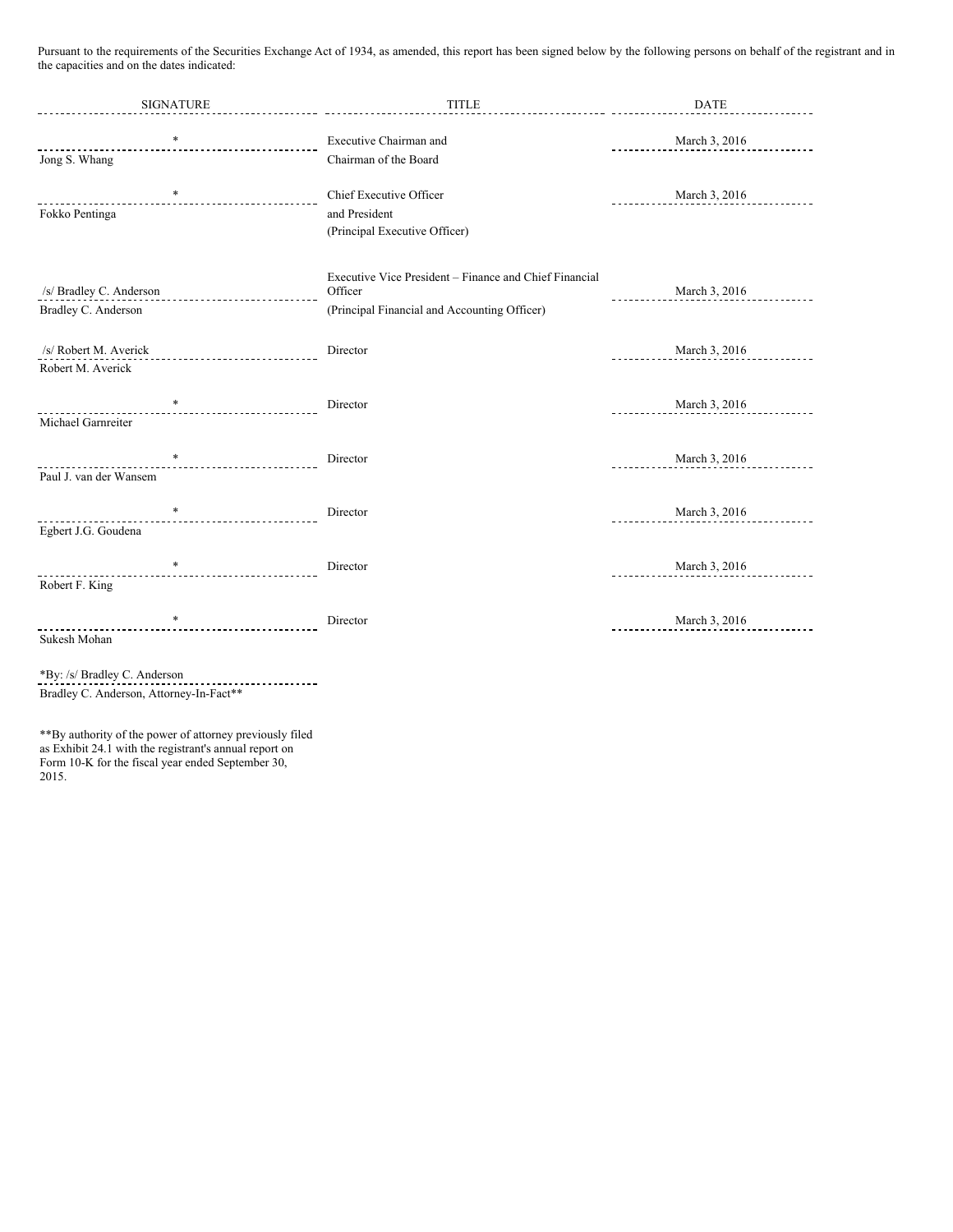#### AMTECH SYSTEMS, INC. AND ITS SUBSIDIARIES CERTIFICATION PURSUANT TO 18 U.S.C. SECTION 1350, AS ADOPTED PURSUANT TO SECTION 302 OF THE SARBANES-OXLEY ACT OF 2002

I, Fokko Pentinga, certify that:

- 1. I have reviewed this Annual Report on Form 10-K/A of Amtech Systems, Inc. (the "registrant");
- Based on my knowledge, this report does not contain any untrue statement of a material fact or omit to state a material fact necessary to make the statements made, in light of the circumstances under which such statements were made, not misleading with respect to the period covered by this report;
- 3. Based on my knowledge, the financial statements, and other financial information included in this report, fairly present in all material respects the financial condition, results of operations and cash flows of the registrant as of, and for, the periods presented in this report;
- 4. The registrant's other certifying officer and I are responsible for establishing and maintaining disclosure controls and procedures (as defined in Exchange Act Rules 13a-15(e) and 15d-15(e)) and internal control over financial reporting (as defined in Exchange Act Rules 13a-15(f) and 15d-15(f)) for the registrant and have:
	- (a) Designed such disclosure controls and procedures, or caused such disclosure controls and procedures to be designed under our supervision, to ensure that material information relating to the registrant, including its consolidated subsidiaries, is made known to us by others within those entities, particularly during the period in which this report is being prepared;
	- (b) Designed such internal control over financial reporting, or caused such internal control over financial reporting to be designed under our supervision, to provide reasonable assurance regarding the reliability of financial reporting and the preparation of financial statements for external purposes in accordance with generally accepted accounting principles;
	- (c) Evaluated the effectiveness of the registrant's disclosure controls and procedures and presented in this report our conclusions about the effectiveness of the disclosure controls and procedures, as of the end of the period covered by this report based on such evaluation; and
	- (d) Disclosed in this report any change in the registrant's internal control over financial reporting that occurred during the registrant's most recent fiscal quarter (the registrant's fourth fiscal quarter in the case of an annual report) that has materially affected, or is reasonably likely to materially affect, the registrant's internal control over financial reporting; and
- 5. The registrant's other certifying officer and I have disclosed, based on our most recent evaluation of internal control over financial reporting, to the registrant's auditors and the audit committee of registrant's board of directors (or persons performing the equivalent functions):
	- (a) All significant deficiencies and material weaknesses in the design or operation of internal control over financial reporting which are reasonably likely to adversely affect the registrant's ability to record, process, summarize and report financial information; and
	- (b) Any fraud, whether or not material, that involves management or other employees who have a significant role in the registrant's internal control over financial reporting.

By /s/ Fokko Pentinga

Fokko Pentinga Chief Executive Officer Amtech Systems, Inc. Date: March 3, 2016